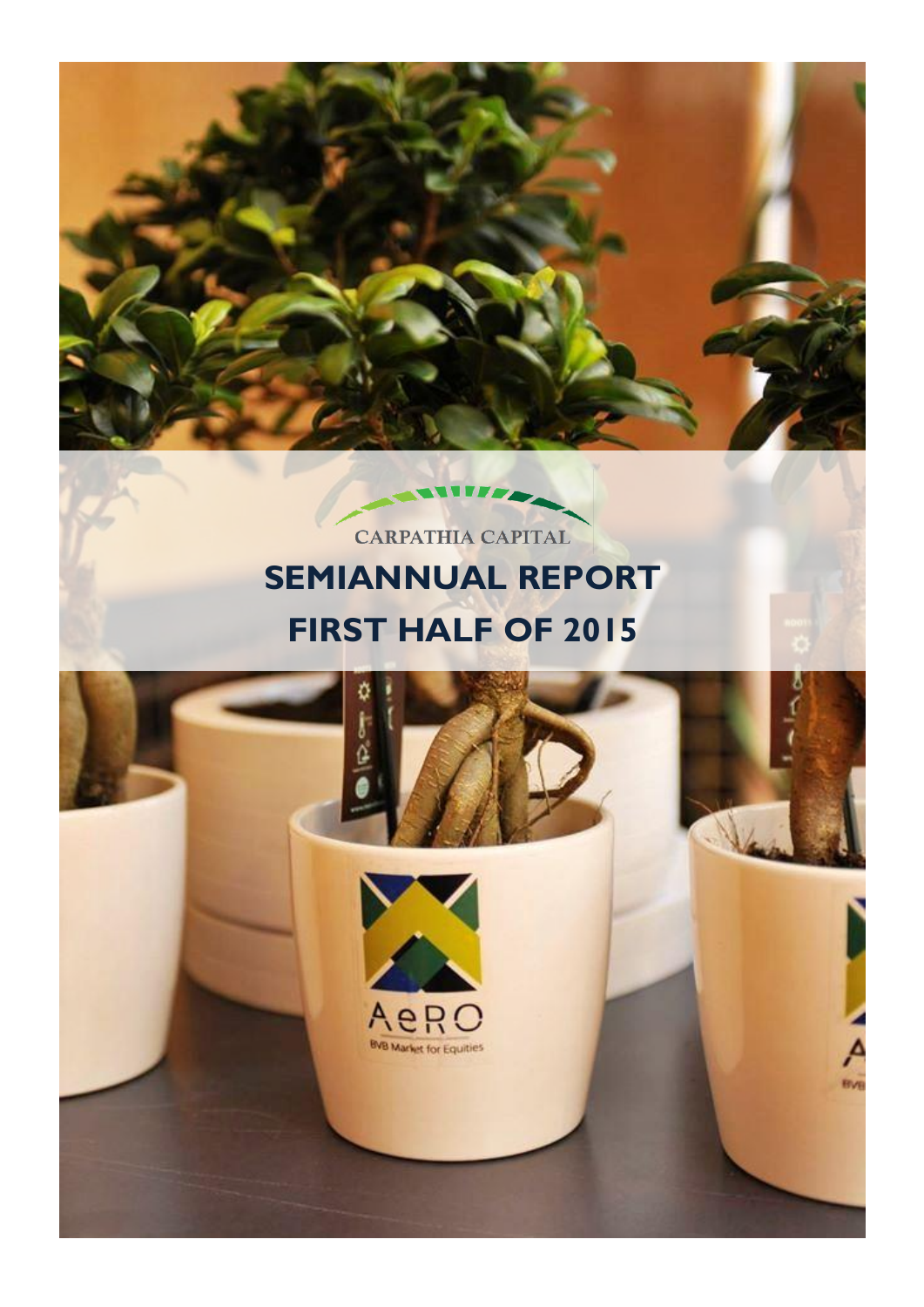| For the financial period                                                    | First half of 2015 (January 1,2015 – June 30, 2015)        |
|-----------------------------------------------------------------------------|------------------------------------------------------------|
| Date of the report                                                          | 31 August 2015                                             |
| Name of the company                                                         | Carpathia Capital S.A.                                     |
| Website                                                                     | www.carpathiacapital.eu                                    |
| Registered office                                                           | Krasińskiego Street no. 16, 60-830 Poznań                  |
| Telephone/Fax number                                                        | +48 61 851 86 77                                           |
| Unique Tax Reference Number                                                 | 7811897074                                                 |
| Trade Register number                                                       | 302762319                                                  |
| Regulated market on which the issued securities<br>are traded               | AeRO Market, administered by the Bucharest Stock Exchange  |
| Subscribed and paid-up share capital                                        | PLN 1.893.048                                              |
| The main characteristics of the securities issued<br>by the trading company | 1.003.666 series B shares with a nominal value of PLN 0.50 |
| <b>Ticker</b>                                                               | <b>CRPC</b>                                                |
|                                                                             |                                                            |

 **2 | C A R P A T H I A C A P I T A L S E M I A N N U A L R E P O R T F I R S T H A L F O F 2015**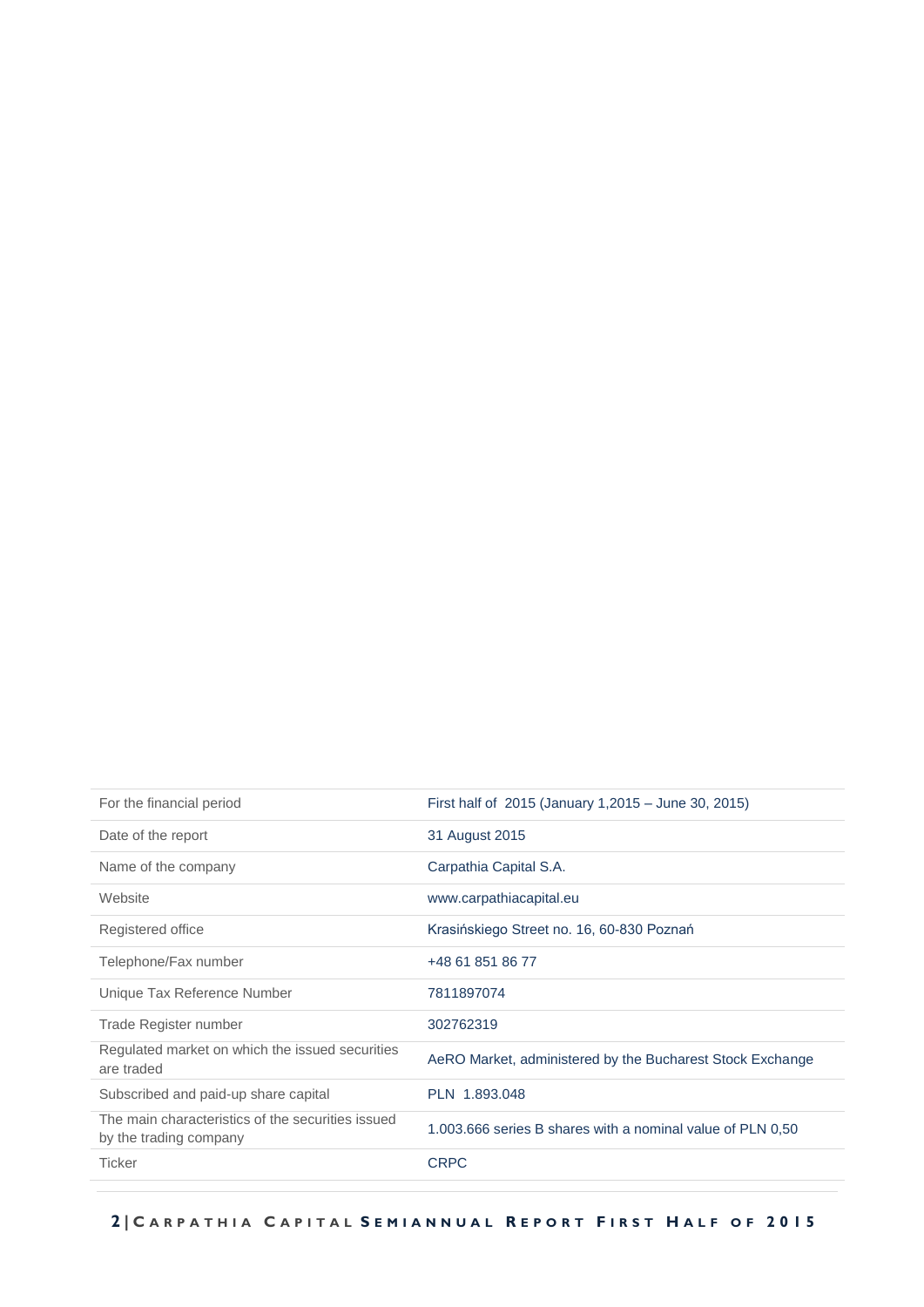## **TABLE OF CONTENTS**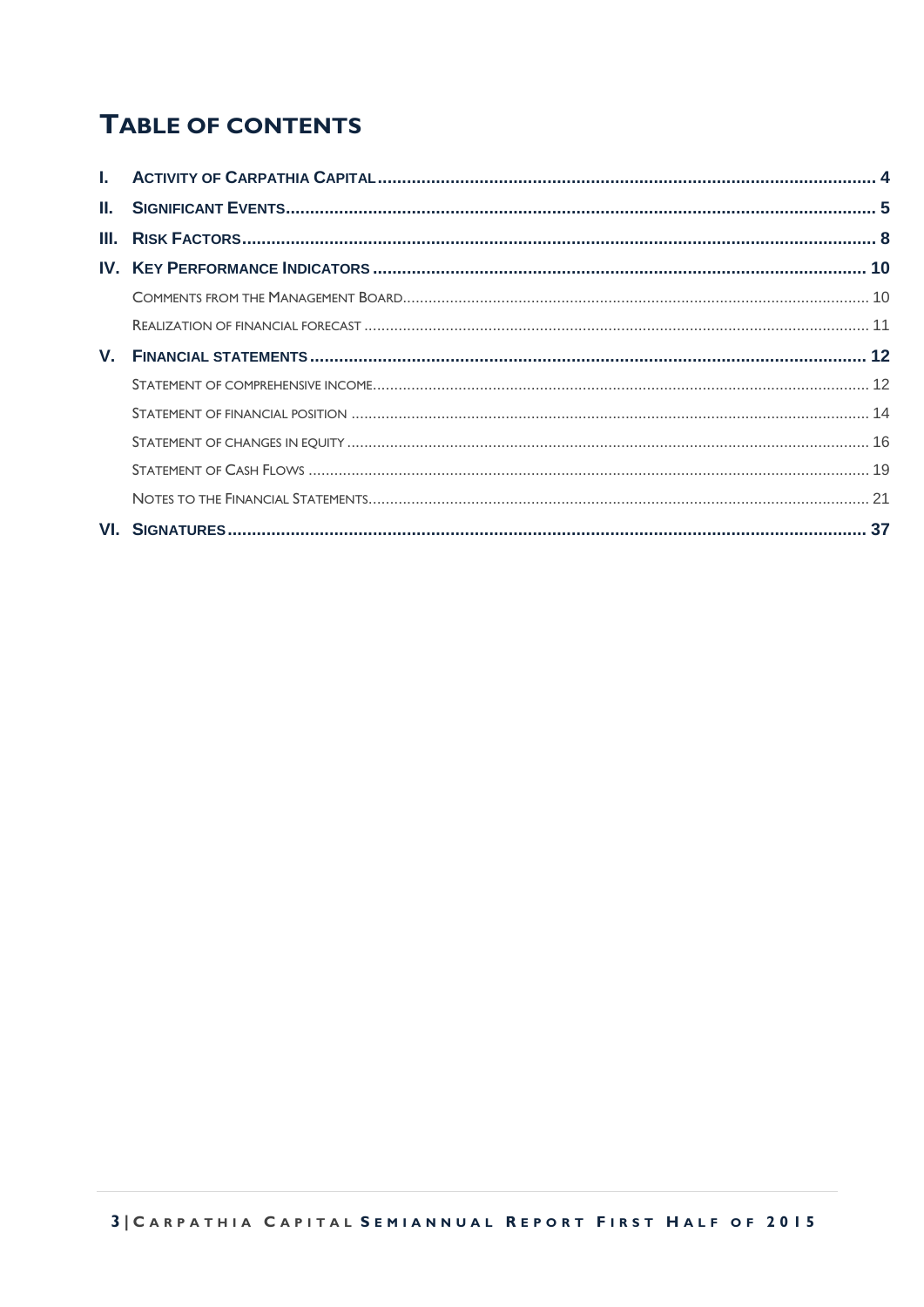## <span id="page-3-0"></span>**I. ACTIVITY OF CARPATHIA CAPITAL**

The Company's investment objective is to achieve long-term capital growth through investing in a diversified portfolio of Romanian SMEs, listed and to be listed on the AeRO Market of the Bucharest Stock Exchange.

The Company's strategy is based on the following pillars:

#### **Outstanding opportunity**

The Management Board believes that lack of patient capital for SMEs in CEE, where the demand for capital from SMEs is high and supply is substantially limited, provides an investment opportunity. Initiative of the Bucharest Stock Exchange to launch AeRO, alternative equity market for SMEs and start-ups in Romania creates the market space for both entries and exits.

#### **Unique portfolio**

The Company portfolio will represent a diversified mix of early-stage and early-growth companies with professional management teams and compelling prospects of development. The returns on capital deployed will not be the only economic benefit. We aim to support the development of knowledge based economy by championing growth of Romanian SMEs.

#### **Founders**

INC S.A., public company listed on the Main Market of the Warsaw Stock Exchange, is the founding shareholder of Carpathia Capital. INC S.A. has built reputation as an advisor and investor to early-growth companies in Poland, acting as WSE IPO Partner raising €255,8m, acting as WSE Authorized Adviser raising €87,5m and bringing tens of companies to listing. In February 2015 INC was designated as an Authorized Adviser for the AeRO market and since then has managed to list two companies in the above mentioned alternative trading system of BVB.

| <b>CHARACTERISTICS OF INVESTMENT ACTIVITY</b> |                                                        |  |  |  |
|-----------------------------------------------|--------------------------------------------------------|--|--|--|
| FUNDS AVAILABLE FOR INVESTMENTS               | Approx. RON 8 800 000                                  |  |  |  |
| <b>INVESTMENT LIMIT FOR ONE COMPANY</b>       | From 200 000 RON to 1 000 000 RON                      |  |  |  |
| COMPANY STAGE OF DEVELOPMENT                  | Various (start-up, growth, mature)                     |  |  |  |
| <b>INDUSTRY PREFERENCES</b>                   | No assumed industry preferences                        |  |  |  |
| <b>INVESTMENT HORIZON</b>                     | One to five years                                      |  |  |  |
| <b>PREFERRED INVESTMENT EXIT ROUTE</b>        | Listing of shares on the AeRO or the NewConnect market |  |  |  |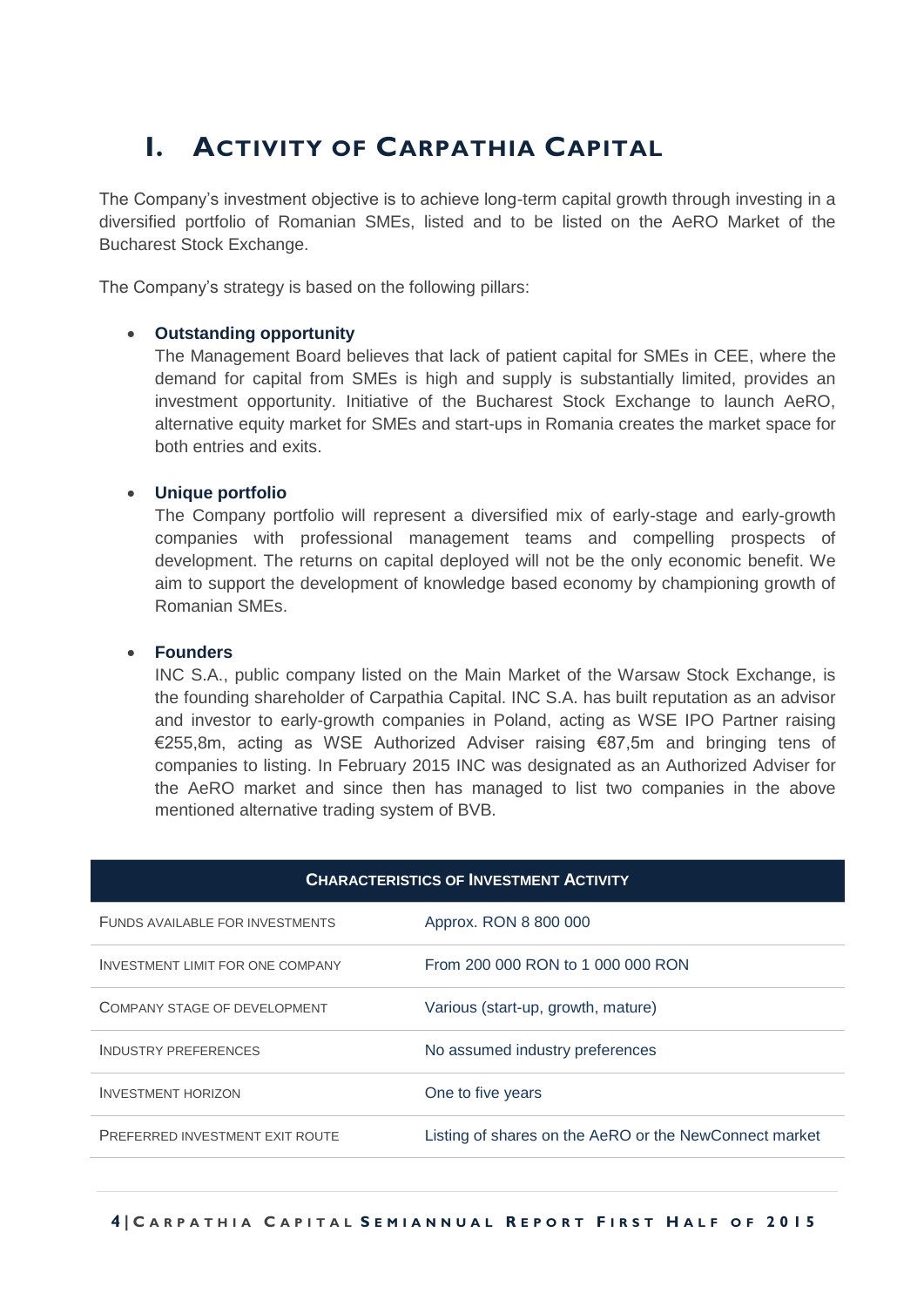## <span id="page-4-0"></span>**II. SIGNIFICANT EVENTS**

#### **Private placements**

The private placements for common shares of B2 and C series have been closed in February 2015 bringing PLN 3,2m (approx. RON 3,4m) in cash for the Company. The shares were registered by the Court in the Trade Register in May 2015.

The private placement of D series common shares has been closed in May 2015 bringing PLN 2,1m (approx. RON 2,2m) in cash for the Company. The shares were registered by the Court in the Trade Register in August 2015.

After the registration the Company's share capital amounts to PLN 1 893 048,00 (one million eight hundred ninety three thousand fourty eight zlotys) and is composed of:

a) 1 000 000 (one million) series A preferred shares (giving 2 votes per share) with nominal value of PLN 0,50 (fifty groszy) per share,

b) 1 003 666 (one million three thousand six hundred sixty six) series B common shares with nominal value of PLN 0,50 (fifty groszy) per share,

c) 275 000 (two hundred seventy five thousand) series B2 common shares with nominal value of PLN 0,50 (fifty groszy) per share,

d) 795 991 (seven hundred ninety five thousand nine hundred ninety one) series C common shares with nominal value of PLN 0,50 (fifty groszy) per share.

e) 711 439 (seven hundred eleven thousand four hundred thirty nine) series D common shares with nominal value of PLN 0,50 (fifty groszy) per share.

The share capital was fully paid in cash.

#### **Changes in shareholders structure**

On May  $20^{th}$ , 2015 the Company received from the shareholder – INC S.A. an ownership disclosure of changes in holding of the Company votes below the threshold resulting from a registration of a share capital increase by the Court in the Trade Register. After the registration INC S.A. held 32,52% of share capital with 2.000.000 votes resulting from 1.000.000 A series preferred shares (giving two votes per share).

After the registration of D series common shares by the Court in the Trade Register in August 2015 INC S.A. holds 26,41% of share capital with 2.000.000 votes resulting from 1.000.000 A series preferred shares (giving two votes per share).

| OWNERSHIP STRUCTURE OF SHARE<br>CAPITAL AS OF AUGUST 31 <sup>st</sup> , 2015 | Number of<br>shares | Share of<br>equity | Share of<br>voting rights | Equity<br>(ths of PLN) |
|------------------------------------------------------------------------------|---------------------|--------------------|---------------------------|------------------------|
| INC S.A.                                                                     | 1 000 000           | 26.41%             | 41.79%                    | 500                    |
| Other shareholders                                                           | 2 786 096           | 73.59%             | 58.21%                    | 1 3 9 3                |
| <b>Total</b>                                                                 | 3786096             | 100,000%           | 100,000%                  | 1893                   |

#### **Start of the AeRO market**

On 25th of February 2015 Bucharest Stock Exchange launched AeRO market for SMEs and start-ups in Romania. This strategic step opened the room for investment activity for Carpathia Capital, both in terms of potential sourcing, development and exits.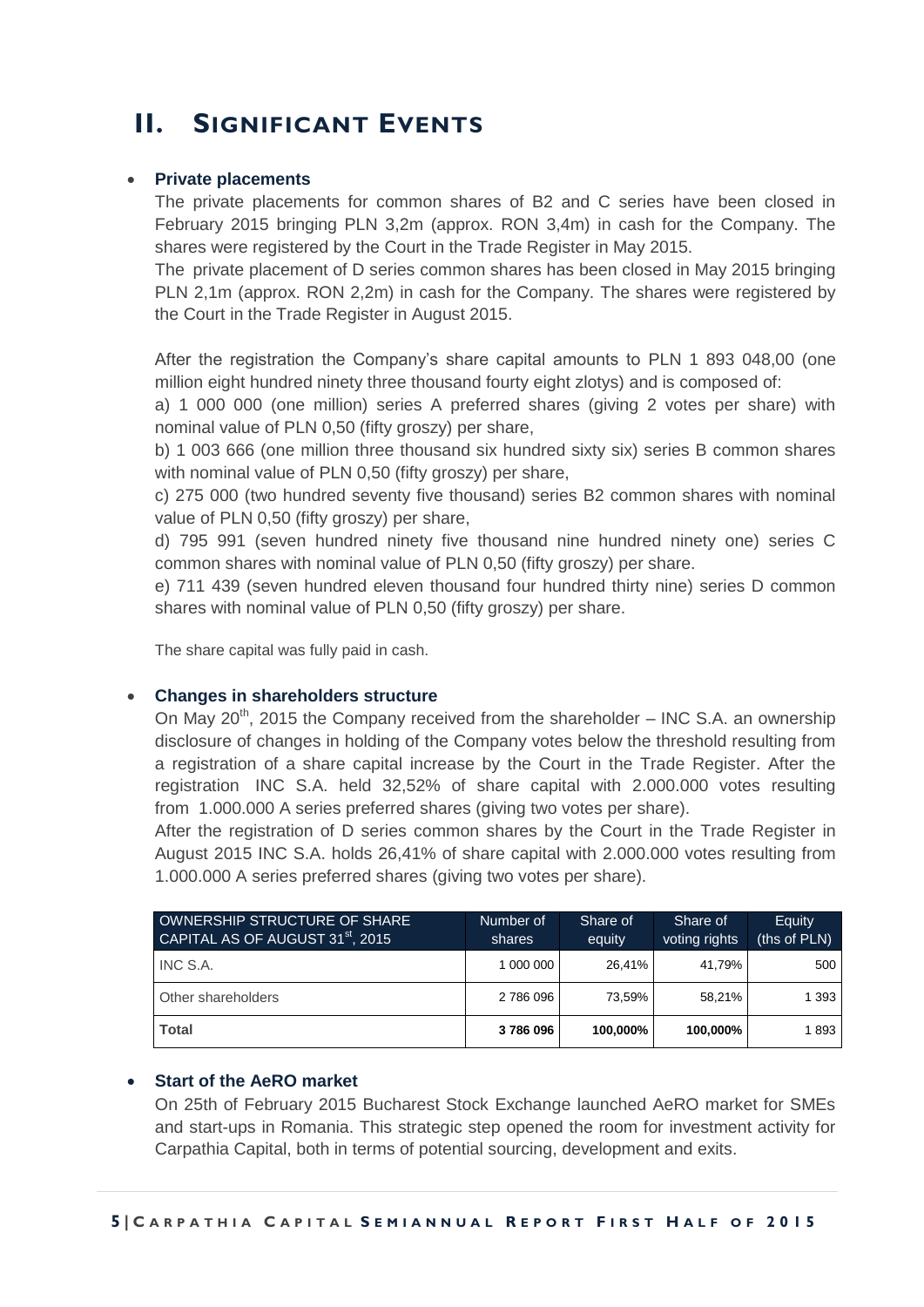#### **Listing of Carpathia Capital on AeRO market**

According to commitment as described in the Information Memorandum prepared for private offering of common shares series B the Company undergone admission procedure to list shares on the AeRO Market. The Company debuted on 25th of February 2015 during the opening of the AeRO Market, being the first foreign issuer on that market.

#### **First portfolio investment of Carpathia Capital**

According to current report no 1/2015 Carpathia Capital SA informed about its first capital investment. On March 9th, 2015 the Company signed a sales-purchase contract with Bittnet Systems SA headquartered in Bucharest, Romania. According to the contract the Company purchased 450.439 nominative shares, having a nominal value of RON 0,10 each and a total value of RON 45.043,90, representing 10% of SC Bittnet Systems SA share capital and 10% of the total number of votes at the General Shareholder Meeting. The purchase price for 450 439 shares of SC Bittnet Systems SA amounted to the total value of EUR 150.000 (approximately RON 665.000), that is EUR 0,33 (approximately RON 1,46) per share, and was fully paid with cash. More information about Bittnet Systems can be found in section Portfolio Companies.

On 15<sup>th</sup> April 2015 Bittnet Systems SA debuted on AeRO market. According to the investment commitment described in the Information Memorandum of Bittnet Systems, Carpathia Capital has been gradually deploying shares of Bittnet Systems to provide adequate liquidity after the listing.

#### **Marketing activities**

In the first half of 2015, the Company has been engaged in a number of events oriented towards increasing visibility and the profile of AeRO Market as well as promoting value offer of Carpathia Capital for Romanian SMEs.

The most important were the following:

- "The market AeRO trading platform for SMEs and start-ups", took place on February 12<sup>th</sup>, 2015 in Bucharest, organized by the Bucharest Stock Exchange
- "Bucharest new destination for financing European growth stories", took place on May 6<sup>th</sup>, 2015 at the European Parliament, Brussels, Belgium, organized by the Bucharest Stock Exchange in cooperation with the European People's Party in the European Parliament in Brussels
- "The Regional Finance and Investment Conference for SouthEast Europe", took place on June 4<sup>th</sup>, 2015 in Bucharest, organized by the Euromoney Conferences
- "Discover your potential! Discussion on the possibility of raising capital", took place on June 30<sup>th</sup>, 2015 in Constanta, organized by the Bucharest Stock Exchange and the Chamber of Commerce and Industry of Romania

Carpathia Capital will be a partner in The Cooperation Forum Poland – Romania – the Republic of Moldova to be held on September  $17<sup>th</sup>$ , 2015 in Wroclaw, Poland. The event aims to draw the attention of the Polish public and opinion leaders how important partner for Poland is Romania and how important this partnership can be for Moldova.

The Forum will be centered on three main areas of the cooperation between Poland, Romania and the Republic of Moldova: foreign policy, business and culture.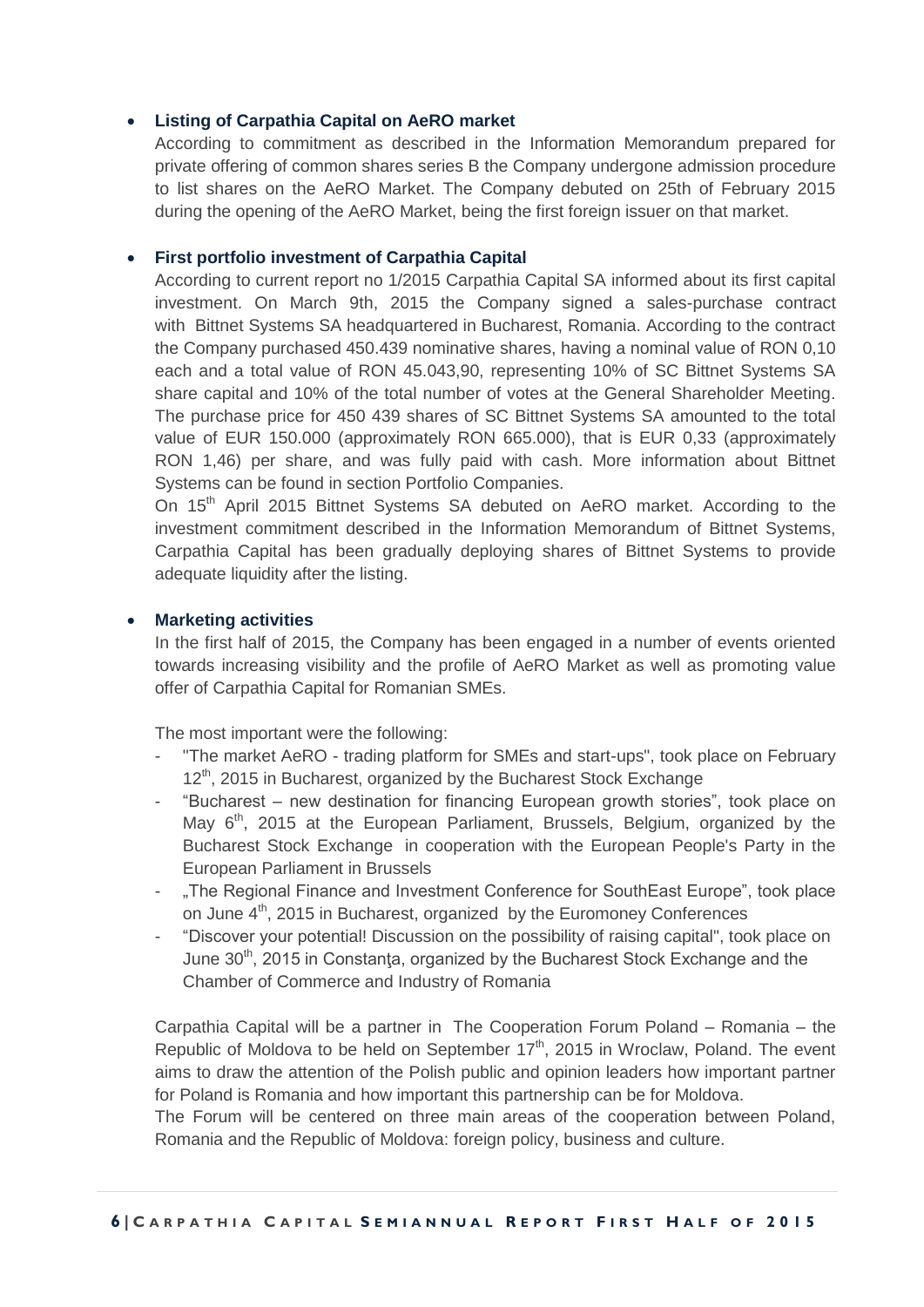#### **Project sourcing**

Carpathia Capital has been investigating several projects (start-up, early-stage, earlygrowth) for its investment portfolio.

Before capital deployment investment team is obliged to carry out due diligence to assess the fundamental value of potential portfolio company.

The Company's portfolio will be constructed on the basis of an assessment of the fundamental value of individual securities and will not be structured on the basis of sector weightings.

The Company's portfolio is expected to be diversified across a number of sectors and,

while there are no specific limits placed on exposure to any one sector, the Company will at all times invest and manage the portfolio in a manner consistent with spreading investment risk.

#### **General Shareholders' Meeting resolutions in the first six months of 2015**

The main resolutions of shareholders at the June  $30<sup>th</sup>$ , 2015 GSM were the following:

- The approval of the financial statements of the Company for the financial year 2014.
- The approval of the Management Board's report on the Company's activity in the financial year 2014.
- Adoption of the resolution regarding coverage of the Company's losses for the financial year 2014.
- Adoption of the resolutions regarding acknowledgment of performance of duties by the Management Board Members in the financial year 2014.
- Adoption of the resolutions regarding acknowledgment of performance of duties by the Supervisory Board Members in the financial year 2014.
- Adoption of the resolution regarding the remuneration of the Supervisory Board.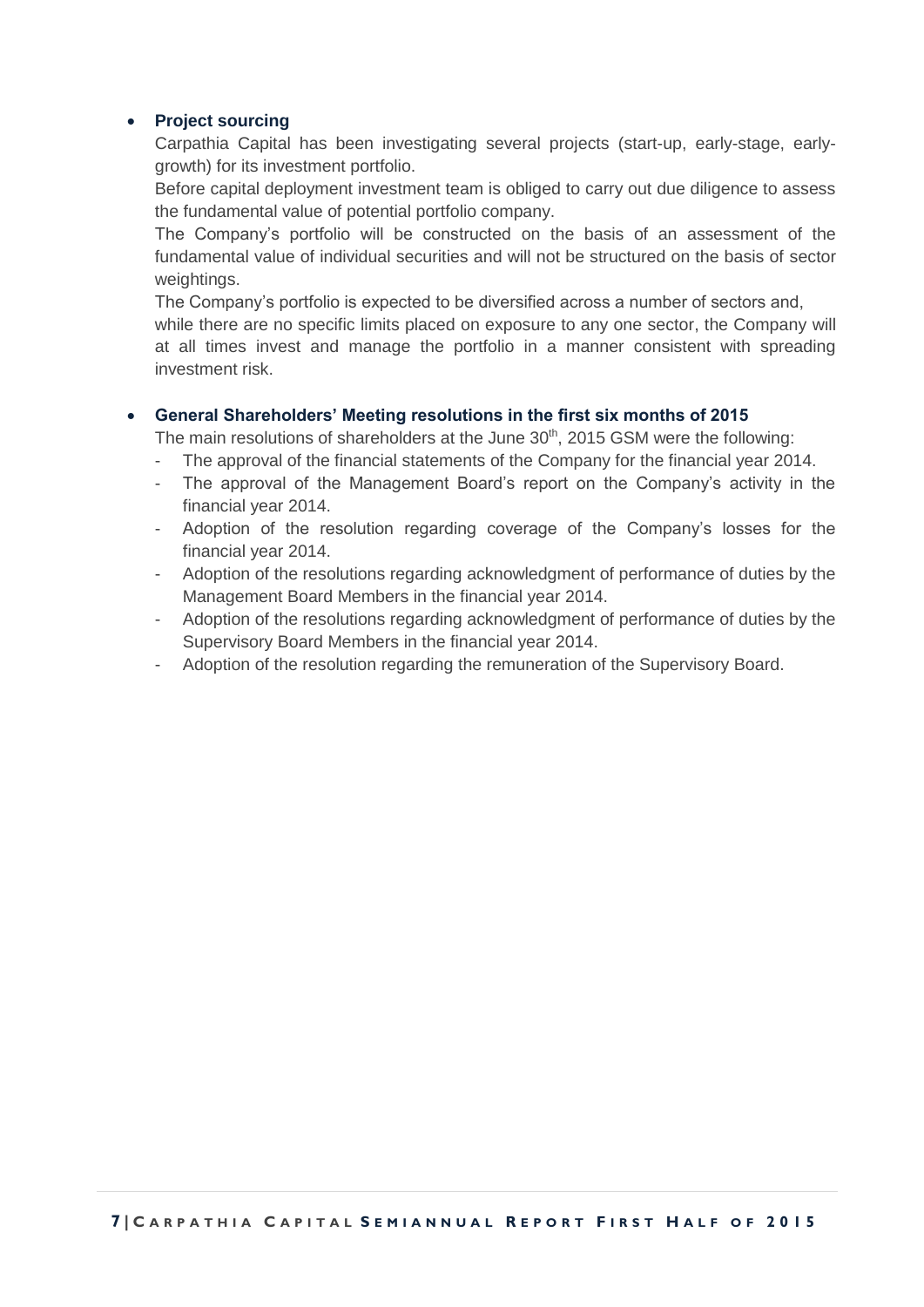## <span id="page-7-0"></span>**III. RISK FACTORS**

| <b>RISK FACTOR</b>                                    | <b>DESCRIPTION</b>                                                                                                                                                                                                                                                                                                                                                                                                                                                                                                                                                                                                                                                                                                                                                                                                                                                                                                                                                                                                                                                                                                                                                                |
|-------------------------------------------------------|-----------------------------------------------------------------------------------------------------------------------------------------------------------------------------------------------------------------------------------------------------------------------------------------------------------------------------------------------------------------------------------------------------------------------------------------------------------------------------------------------------------------------------------------------------------------------------------------------------------------------------------------------------------------------------------------------------------------------------------------------------------------------------------------------------------------------------------------------------------------------------------------------------------------------------------------------------------------------------------------------------------------------------------------------------------------------------------------------------------------------------------------------------------------------------------|
| <b>LACK OF OPERATING</b><br><b>HISTORY</b>            | The Company is a recently formed entity and has no operating history upon which<br>investors can evaluate future performance. There can be no assurance that the Company<br>will achieve its investment objectives or that the strategy applied by the Company will be<br>successful. The Management Board considers that track record of the INC S.A. as the<br>funding shareholder and experience of the managing team with capital delivered by<br>investors provide solid base for development of the investment activity.                                                                                                                                                                                                                                                                                                                                                                                                                                                                                                                                                                                                                                                    |
| <b>MARKET AND ECONOMIC</b><br><b>RISKS</b>            | The Company and its portfolio companies may be materially affected by market, economic<br>and political conditions globally and in the jurisdictions and sectors in which they invest or<br>operate, including factors affecting interest rates, the availability of credit, currency<br>exchange rates and trade barriers. These factors are outside the Company's control and<br>could adversely affect the liquidity and value of its investments and may reduce the ability<br>of the Company to make attractive new investments.                                                                                                                                                                                                                                                                                                                                                                                                                                                                                                                                                                                                                                             |
| <b>CURRENCY EXCHANGE</b><br><b>RATES RISK</b>         | The base currency of the Company is Polish zloty (PLN) and as such, the returns to<br>investors will be impacted by currency movements between the Polish zloty (PLN) and<br>other currencies in which the Company holds investments. These currency movements<br>may be advantageous or disadvantageous to Polish zloty (PLN) returns. In addition, an<br>investor must consider its personal effective 'base' currency as any currency movements<br>between the Polish zloty (PLN) and the individual's base currency could result in a loss of<br>capital invested.                                                                                                                                                                                                                                                                                                                                                                                                                                                                                                                                                                                                            |
| <b>OPERATING DEFICITS</b>                             | The expenses of operating the Company may exceed the Company's income, thereby<br>requiring the difference to be paid out of the Company's capital, reducing the value of the<br>Company's investments and potential for profitability.                                                                                                                                                                                                                                                                                                                                                                                                                                                                                                                                                                                                                                                                                                                                                                                                                                                                                                                                           |
| <b>RISK OF PORTFOLIO</b><br><b>COMPANIES' FAILURE</b> | The Company will generally seek to analyze a target company's historical performance<br>and prospects with a view toward understanding the sustainable margins, strengths and<br>weaknesses in a company's cost structure and analyzing the quality of cash flows of the<br>underlying investment, including capital intensity needed to sustain its asset base,<br>requirements for growth, degrees of flexibility to reduce its cost base if volumes or prices<br>decline, and requirements for debt amortization or other external payments. The Company<br>will also seek to define the market in which a company competes and, in particular, to<br>assess what the company does, including what products and services it provides and to<br>whom; to understand threats it may face for pricing or cost structure; and to identify<br>drivers of market growth or decline, including changes in industry structure, technology or<br>demographics. However any investment may not perform as well as forecast, either<br>because of changes in the economic climate, management errors or otherwise, resulting<br>in the partial or total loss of the Company's investment. |
| <b>LIQUIDITY RISK</b>                                 | Company is exposed to liquidity risk. Liquidity risk may result from the lack of an active<br>market, the reduced number of market participants, or the reduced capacity of market<br>participants to make a transaction. Issuer with principal investment strategies that involve<br>investments in securities of companies with smaller market capitalizations have the<br>greatest exposure to liquidity risk. Exposure to liquidity risk may be heightened for these<br>companies that are not widely traded, and that may be subject to purchase and sale<br>restrictions. Such risks will include an increased risk of substantially smaller size and<br>lower trading volume of securities for such smaller companies (as compared to equities in<br>larger companies), which may result in a potential lack of liquidity and increased price<br>volatility.<br>The investment team will adopt flexible exit strategies on the markets which cannot be                                                                                                                                                                                                                     |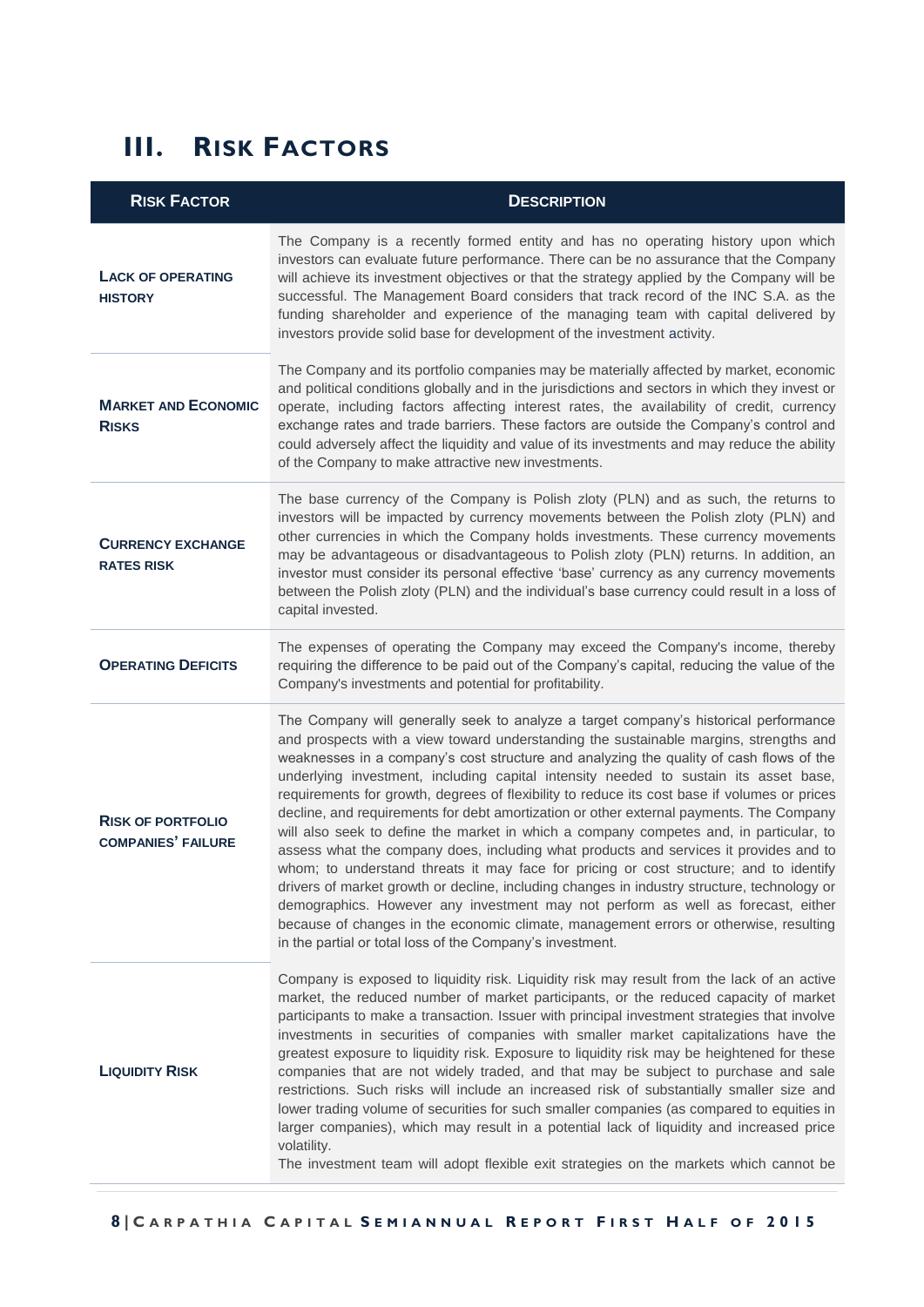|                                                 | considered liquid due to insufficient number of transactions.                                                                                                                                                                                                                                                                                                                                                                                                                                                                                                 |
|-------------------------------------------------|---------------------------------------------------------------------------------------------------------------------------------------------------------------------------------------------------------------------------------------------------------------------------------------------------------------------------------------------------------------------------------------------------------------------------------------------------------------------------------------------------------------------------------------------------------------|
| <b>FRONTIER MARKET</b><br><b>RISKS</b>          | Investment in securities issued by an entity domiciled in Romania will be exposed to a<br>higher level of risk than in cases of developed markets. In particular each of the risks<br>discussed above under the following headings will be specifically relevant to any such<br>investments and may have a greater likelihood of impacting the Company: political and/or<br>requilatory risk, currency risk, accounting, auditing and financial reporting standards and<br>exchange rates risk.                                                               |
| <b>DEVELOPMENT OF THE</b><br><b>AERO MARKET</b> | Because AeRO market is a newly created alternative market there are several risks<br>factors related to its further development. There is no certainty that the AeRO market will<br>attract companies interested in going public and new investors. Lack of new issuers and<br>investor may lead to the lack of possibilities for investment and divestment for the Issuer.<br>Dynamic development of the AeRO market may lead to tightening of admission and<br>trading regulations and indirectly to decline in investor's and potential issuer's interest. |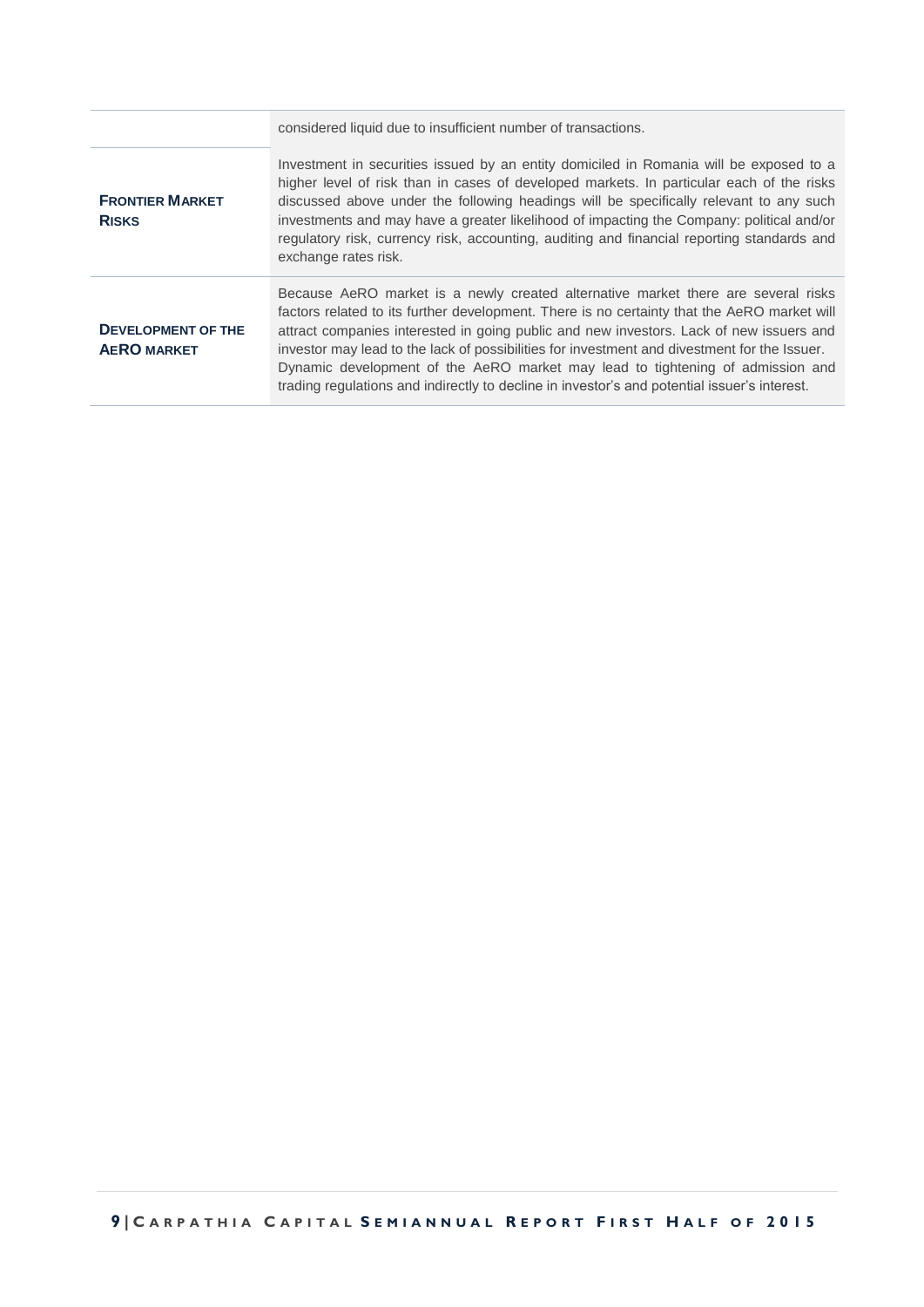## <span id="page-9-0"></span>**IV. KEY PERFORMANCE INDICATORS**

| <b>PLN'000</b>                     | 30.06.2015 | 31.12.2014 | 30.06.2014 |
|------------------------------------|------------|------------|------------|
| Number of portfolio companies      |            |            |            |
| Equity                             | 8 2 1 2    | 4 2 3 7    | 500        |
| Cash                               | 7645       | 4 0 7 1    | 500        |
| Financial assets in other entities | 1 1 3 1    |            |            |
| Long-term liabilities              |            |            |            |
| Short-term liabilities             | 709        | 17         |            |

| <b>PLN'000</b>                        | 01.01.2015<br>30.06.2015 | 04.04.2014<br>31.12.2014 | 04.04.2014<br>30.06.2014 |
|---------------------------------------|--------------------------|--------------------------|--------------------------|
| Gain (loss) on investments            | 31                       | 6                        |                          |
| - profit from listing                 |                          |                          |                          |
| - profit/loss on sales of securities  | 26                       |                          |                          |
| - interest and dividend               | 16                       | 6                        |                          |
| - revaluation of investment portfolio | $-11$                    |                          |                          |

## **COMMENTS FROM THE MANAGEMENT BOARD**

<span id="page-9-1"></span>According to the business plan and previously disseminated information, the Company collected funds for future investments – as reflected by the increase of cash resources – which amounted to PLN 7.645k as of June 30<sup>th</sup>, 2015. Cash remained the Company's most significant asset with a share of 85,7% of its total assets.

Financial assets in other entities constituted the second most important position (12,7% of total assets), all of which are presented as assets held for trading with a carrying value of PLN 1.131k. The Company's portfolio comprised of shares (PLN 426k) and short term futures contracts (705k), both with unlimited marketability, thus ensuring high liquidity investments:

- on March 9<sup>th</sup>, 2015 Carpathia reported its first portfolio investment in Bittnet Systems SA headquartered in Bucharest, Romania. On April 15<sup>th</sup>, 2015 Bittnet Systems SA debuted on AeRO – market for equities launched by BVB. By the date of this semiannual report some of the previously acquired shares had been sold, which resulted in profit on sales of securities. The remaining shares of Bittnet Systems SA are presented as financial assets in other entities with a carrying value of PLN 426k.
- during the second quarter of 2015 the Company invested part of its liquid assets in short term WIG futures (with main Polish stock exchange index as the underlying) which are presented as financial assets in other entities with a carrying value of PLN 705k.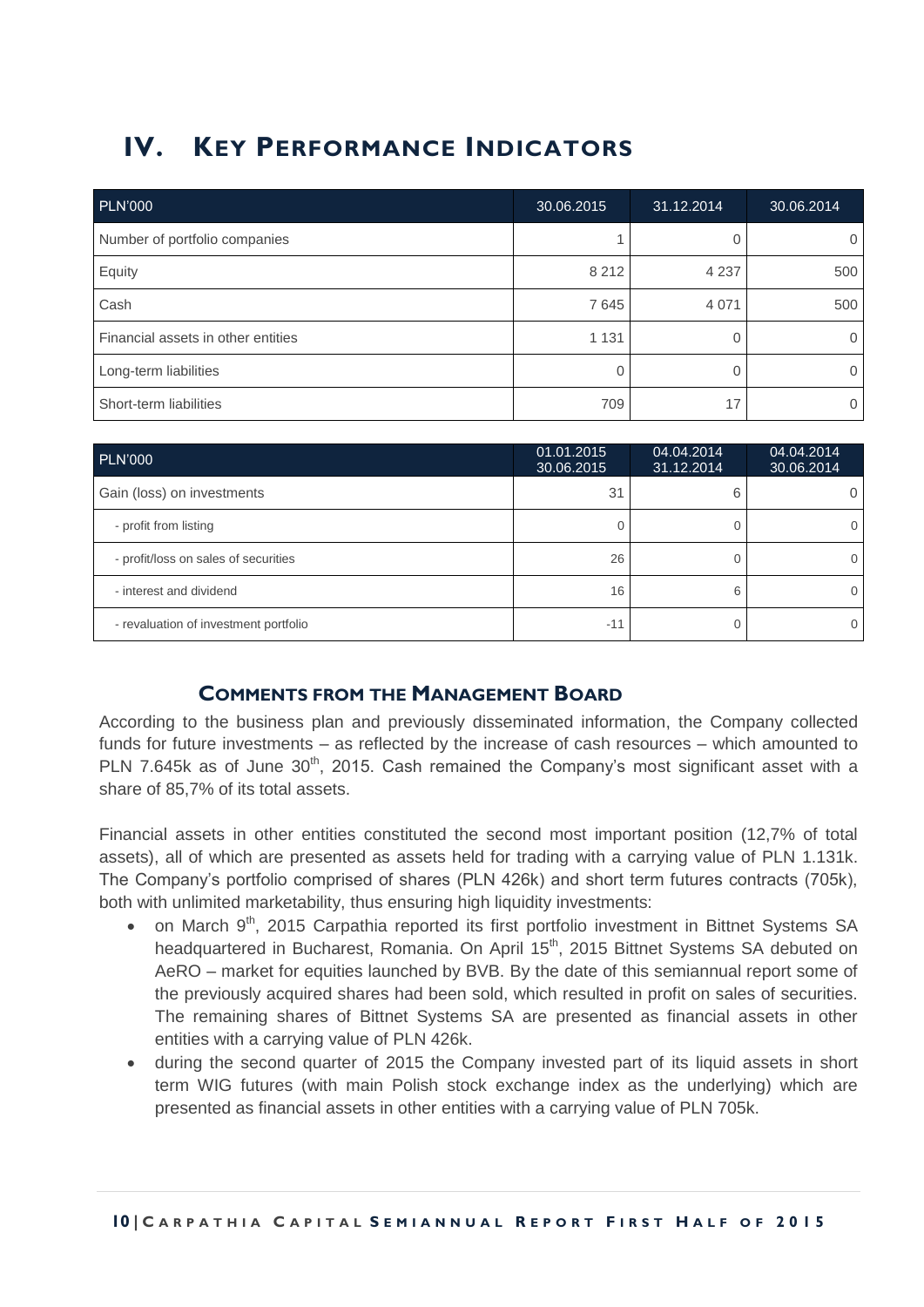Equity as of July 30<sup>th</sup>, 2015 amounted to PLN 8.212k, 93,8% higher than at the end of 2014, which was primarily the result of share issues described in the *Significant Events* section.

The Company remained debt free. Provisions and long term liabilities were equal to zero and the reported value of short term liabilities (PLN 709k) comprised of negligible trade payables (PLN 3k) and income tax liabilities (PLN 1k) with significant value of other liabilities (PLN 705k) which are presented as a commitment to acquire financial assets (also 705k) equal to the carrying value of short term WIG futures presented as financial assets.

During the second quarter of 2015 (and simultaneously during its first half) Carpathia Capital managed to report a gain on investments equal to PLN 31k, which resulted from profit on sales of securities (PLN 26k) and interest and dividend (PLN 16k), negatively influenced by revaluation of investment portfolio (PLN -11k).

Taking PLN 24k of administrative costs into consideration, the Company was left with operating profit of PLN 7k and net profit of PLN 6k.

#### **REALIZATION OF FINANCIAL FORECAST**

<span id="page-10-0"></span>The slow progress in building up the investment portfolio is a result of pace of development of the market as well as careful approach to valuation and assessing prospects of development for potential portfolio companies.

Initially our activity was focused towards building visibility of the AeRO market and promoting the idea of equity market solutions for SMEs in Romania. Not diminishing the great enthusiasm of the entrepreneurs we are obliged to choose from the best available alternatives, taking into account the value proposition for the shareholders of Carpathia Capital.

| Profit and loss account                              | HY 2015<br>[PLN'000] | HY 2015<br>[RON'000] | Forecast 2015<br>[RON'000] | % of forecast<br>realization |
|------------------------------------------------------|----------------------|----------------------|----------------------------|------------------------------|
| Profits/losses from investment activities            | 31                   | 33,3                 | 700                        | 4,76%                        |
| Profit from sale of financial instruments            | 26                   | 27,9                 | 200                        | 13,96%                       |
| Profit from revaluation of investment portfolio<br>۰ | $-11$                | $-11,8$              | 500                        | $-2,36%$                     |
| Administrative costs                                 | 24                   | 25,8                 | 100                        | 25,77%                       |
| Operational result                                   | 7                    | 7,5                  | 600                        | 1,25%                        |
| Financial result                                     | 7                    | 7,5                  | 600                        | 1,25%                        |
| Gross result                                         | 7                    | 7,5                  | 600                        | 1,25%                        |
| Net result                                           | 6                    | 6,4                  | 486                        | 1,33%                        |
| Net result per share [RON]*                          | 0,0030               | 0,0032               | 0,2426                     | 1,33%                        |
| Net result per share [RON]**                         | 0,0016               | 0,0017               | 0,1284                     | 1,33%                        |

\* calculated using the number of shares registered by Court at the date of financial forecast publication (2 003 666 shares)

\*\* calculated using the number of shares registered by Court as of August  $31<sup>st</sup>$ , 2015 (3 786 096 shares)

All the above financial data was translated using average RONPLN exchange rate of 0,9312 (calculated as an average of RONPLN quotation at the end of each calendar month in the first half of 2015, quoted by the National Bank of Poland).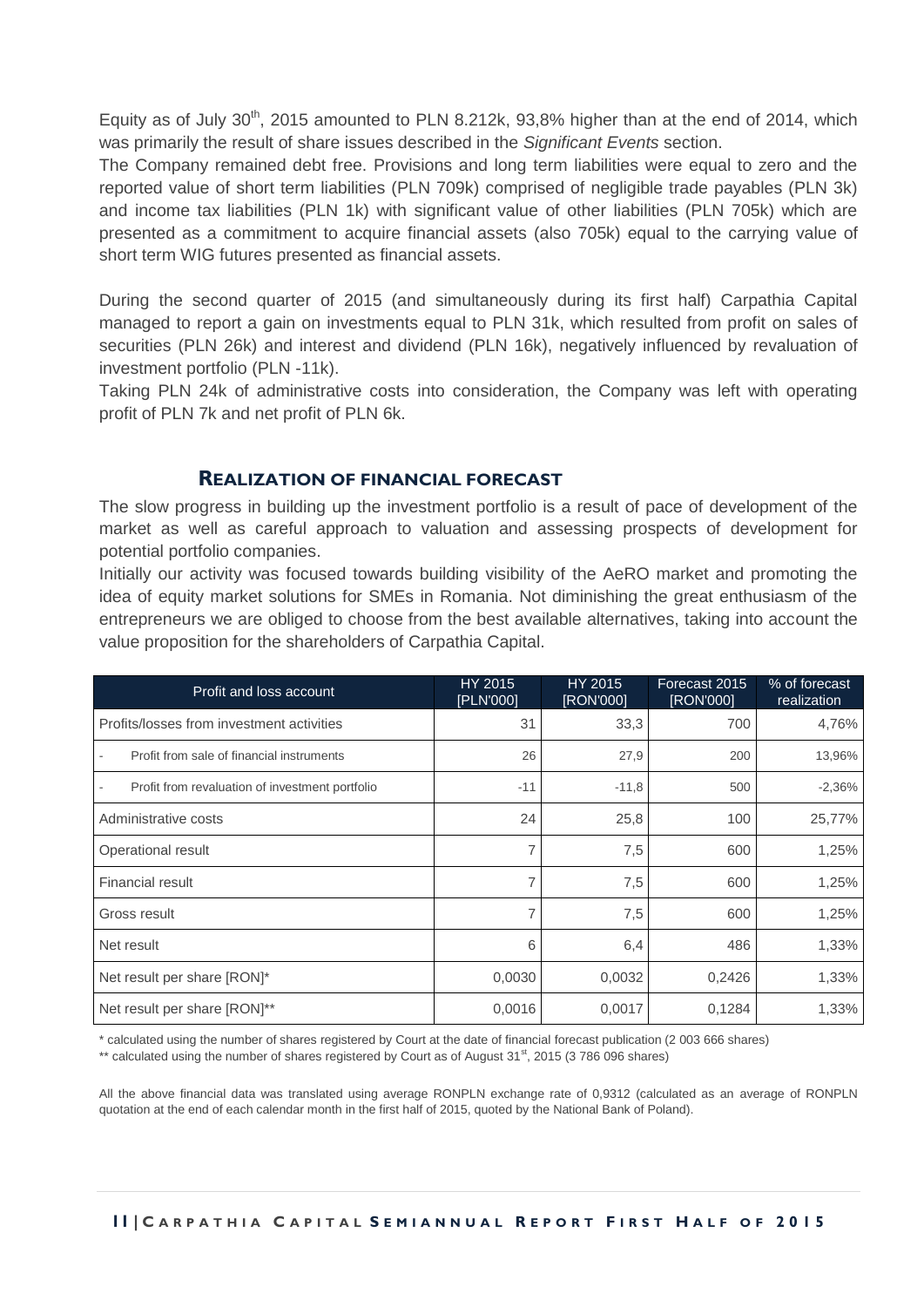## <span id="page-11-1"></span><span id="page-11-0"></span>**V. FINANCIAL STATEMENTS**

## **STATEMENT OF COMPREHENSIVE INCOME**

| continued operations                                  | <b>Notes</b> | 01.01.2015<br>30.06.2015 | 04.04.2014<br>31.12.2014 | 04.04.2014<br>30.06.2014 |
|-------------------------------------------------------|--------------|--------------------------|--------------------------|--------------------------|
| Revenue from sales of products and services           |              | 0                        | 0                        | 0                        |
| - from related parties                                |              | 0                        | $\mathbf 0$              | 0                        |
| Cost of products, goods and materials sold, including |              | 0                        | 0                        | 0                        |
| - to related parties                                  |              | 0                        | 0                        | 0                        |
| Selling and distribution expenses                     |              | 0                        | $\Omega$                 | 0                        |
| Profit on sales                                       |              | 0                        | $\bf{0}$                 | 0                        |
| Other operating revenues                              |              | 0                        | $\mathbf 0$              | 0                        |
| Other operating expenses                              |              | 0                        | $\Omega$                 | $\mathbf 0$              |
| Gain (loss) on investments                            | 2            | 31                       | 6                        | 0                        |
| - profit from listing                                 |              | $\mathbf 0$              | 0                        | 0                        |
| - profit/loss on sales of securities                  |              | 26                       | 0                        | 0                        |
| - interest and dividend                               |              | 16                       | 6                        | 0                        |
| - revaluation of investment portfolio                 |              | $-11$                    | 0                        | 0                        |
| Administrative expenses                               | 1            | 24                       | 26                       | 0                        |
| <b>Operating profit</b>                               |              | 7                        | $-20$                    | 0                        |
| Financial expenses                                    |              | 0                        | $\mathbf 0$              | 0                        |
| - for related parties                                 |              | 0                        | $\Omega$                 | 0                        |
| Share of profits of associates                        |              | $\mathbf 0$              | $\Omega$                 | 0                        |
| Profit before tax                                     |              | $\overline{\mathbf{r}}$  | $-20$                    | 0                        |
|                                                       |              |                          |                          |                          |
| Income tax                                            | 3            | 1                        | $\Omega$                 | 0                        |
| Net profit for the operating period                   |              | 6                        | -20                      | 0                        |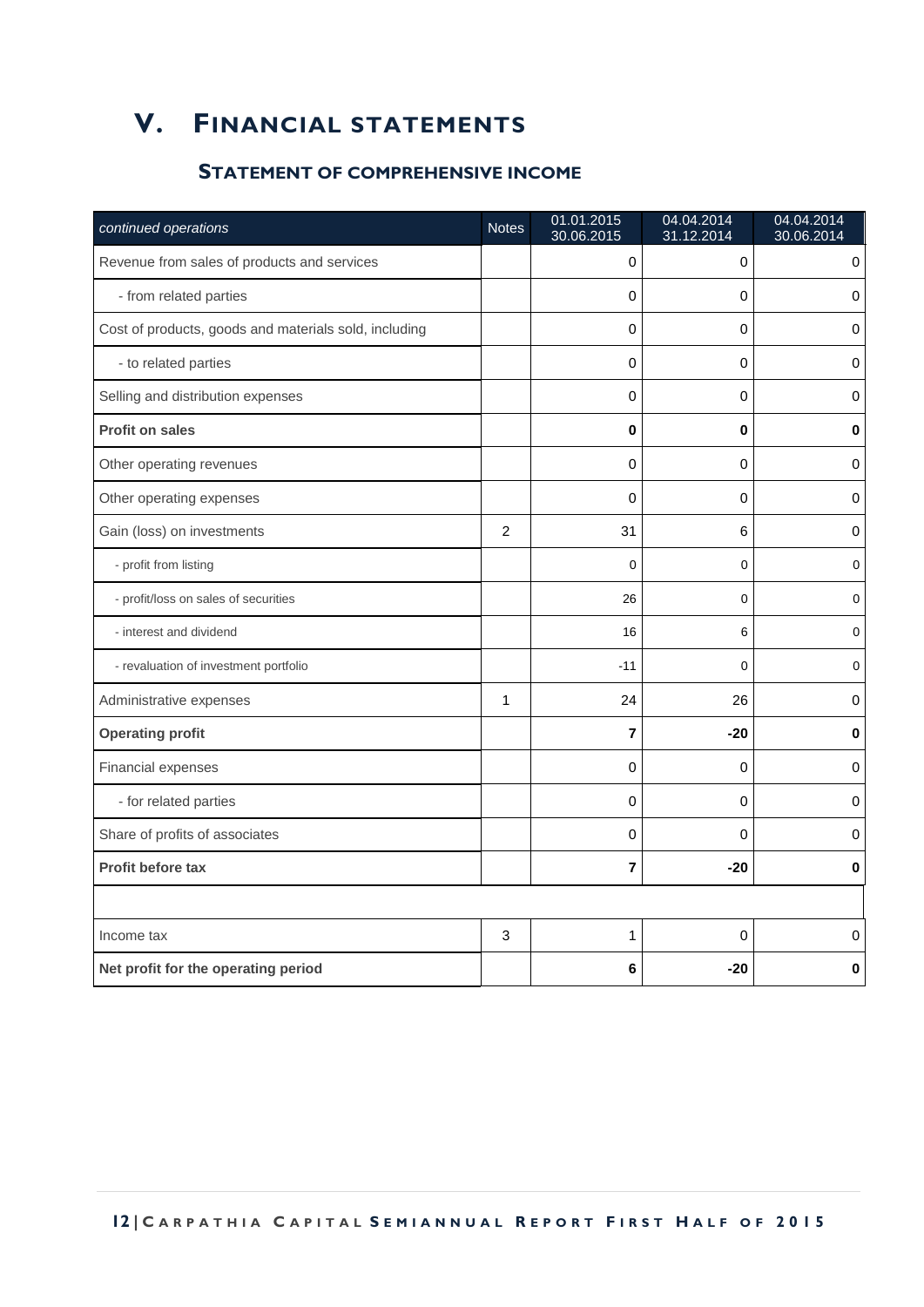## **STATEMENT OF COMPREHENSIVE INCOME**

|                                                    | 01.01.2015<br>30.06.2015 | 04.04.2014<br>31.12.2014 | 04.04.2014<br>30.06.2014 |
|----------------------------------------------------|--------------------------|--------------------------|--------------------------|
| Net profit for the operating period                | 6                        | $-20$                    | 0                        |
|                                                    |                          |                          |                          |
| Other comprehensive income:                        |                          |                          | 0                        |
| - valuation of financial assets available for sale |                          |                          | 0                        |
|                                                    |                          |                          |                          |
| <b>Total comprehensive income</b>                  |                          | $-20$                    |                          |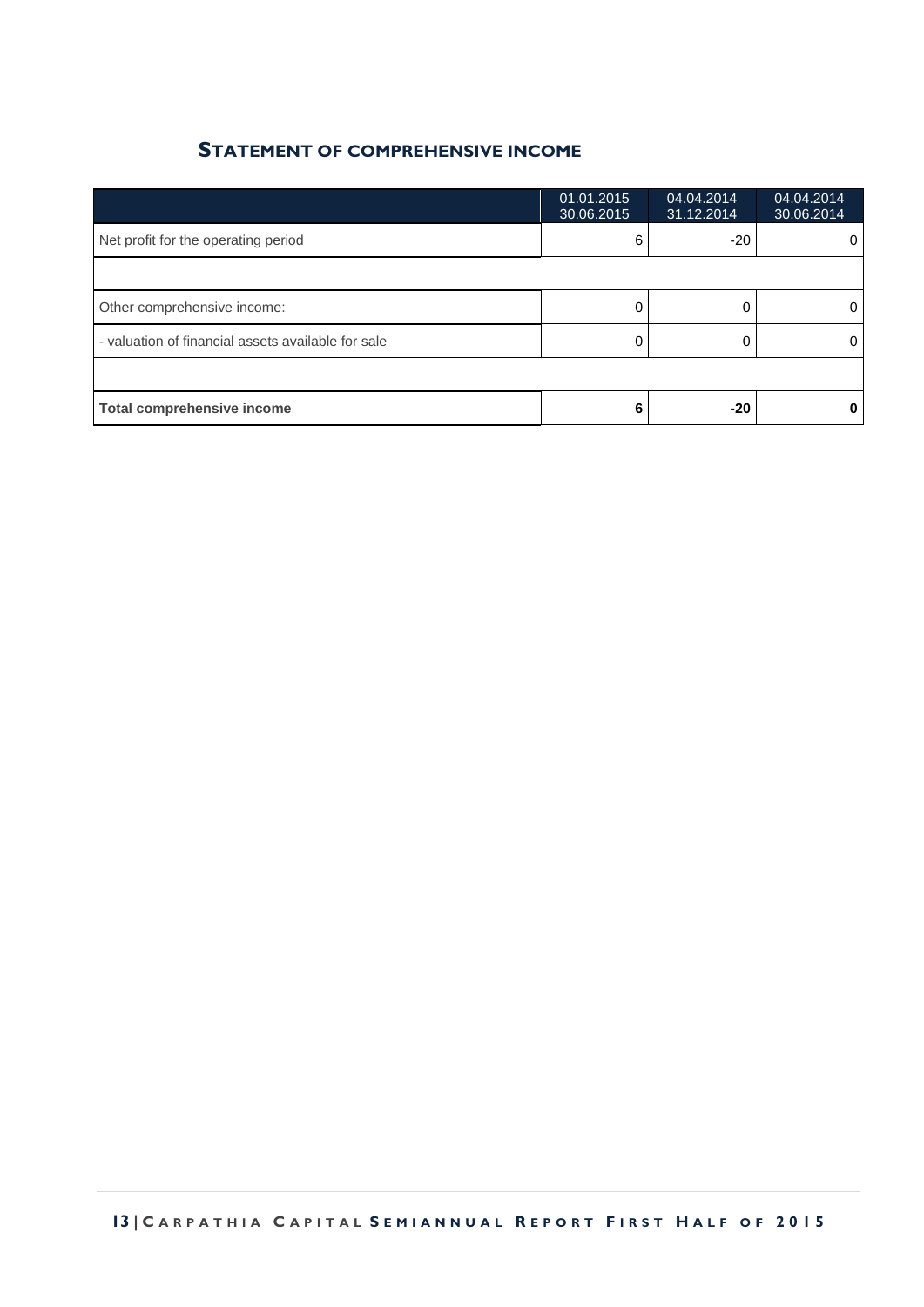<span id="page-13-0"></span>

|                                     | <b>Notes</b> | 30.06.2015  | 31.12.2014 | 30.06.2014       |
|-------------------------------------|--------------|-------------|------------|------------------|
| A. Non-current assets               |              | $\bf{0}$    | $\bf{0}$   | $\mathbf 0$      |
| Intangible assets                   |              | $\Omega$    | $\Omega$   | 0                |
| - goodwill                          |              | $\Omega$    | $\Omega$   | $\mathbf 0$      |
| Tangible fixed assets               |              | $\Omega$    | $\Omega$   | $\mathbf 0$      |
| Non-current financial assets        |              | $\pmb{0}$   | 0          | $\pmb{0}$        |
| Deferred tax assets                 |              | 0           | 0          | 0                |
| Long-term receivables               |              | 0           | 0          | $\mathbf 0$      |
| - from related parties              |              | $\mathbf 0$ | 0          | $\mathbf 0$      |
| - from other entities               |              | $\mathbf 0$ | 0          | $\pmb{0}$        |
| Other long-term assets              |              | $\mathbf 0$ | 0          | $\boldsymbol{0}$ |
| <b>B. Current assets</b>            |              | 8 9 21      | 4 2 5 7    | 500              |
| Inventories                         |              | 0           | 0          | 0                |
| Receivables from related parties    | 4            | 0           | 0          | 0                |
| Receivables from other entities     | 4            | 120         | 186        | $\pmb{0}$        |
| - income tax receivables            |              | 0           | 0          | 0                |
| Financial assets in related parties | 5            | $\mathbf 0$ | 0          | 0                |
| Financial assets in other entities  | P            | 1 1 3 1     | $\Omega$   | 0                |
| Cash and other monetary assets      | 5            | 7645        | 4 0 7 1    | 500              |
| Other short-term assets             | 6            | 25          | 0          | $\mathbf 0$      |
| <b>Total assets</b>                 |              | 8 9 21      | 4 2 5 7    | 500              |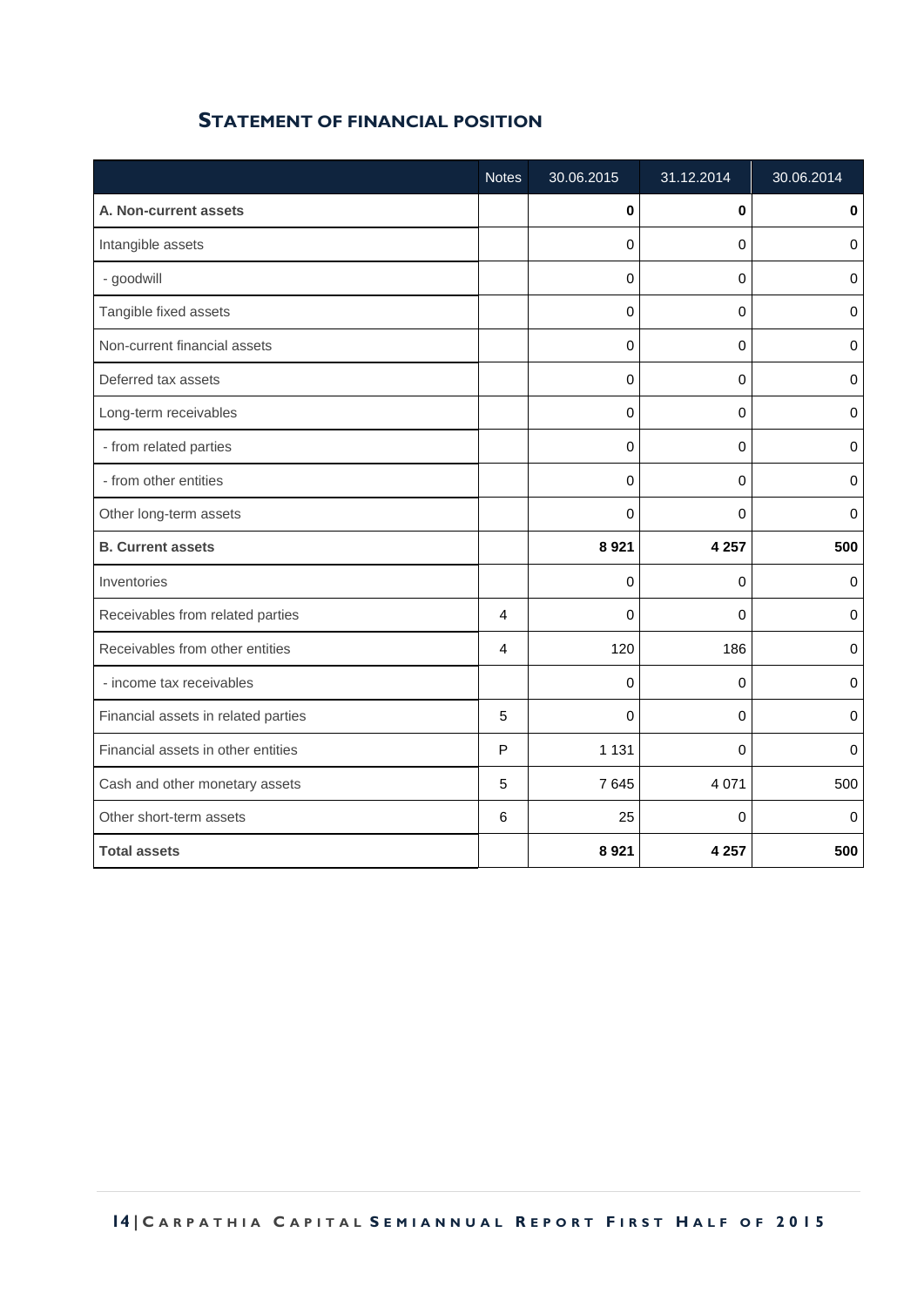|                                               | <b>Notes</b>   | 30.06.2015 | 31.12.2014  | 30.06.2014 |
|-----------------------------------------------|----------------|------------|-------------|------------|
| A. EQUITY                                     |                | 8 2 1 2    | 4 2 3 7     | 500        |
| Share capital                                 | $\overline{7}$ | 1537       | 500         | 500        |
| Treasury shares (negative value)              |                | 0          |             | 0          |
| Supplementary capital                         | 8              | 4593       | 0           | 0          |
| Revaluation reserve                           |                | 0          | 0           | 0          |
| Other reserve capitals                        | 9              | 2 0 9 6    | 3757        | 0          |
| Profits (losses) from previous years          |                | $-20$      | 0           | 0          |
| Net profit (loss)                             |                | 6          | $-20$       | 0          |
| <b>B. PROVISIONS</b>                          |                | 0          | 0           | $\pmb{0}$  |
| Provision for deferred income tax             |                | 0          | 0           | 0          |
| Other provisions                              |                | 0          | 0           | 0          |
| C. Long-term liabilities                      |                | 0          | $\bf{0}$    | $\pmb{0}$  |
| Loans and borrowings                          |                | 0          | 0           | 0          |
| Financial leasing liabilities                 |                | 0          | 0           | 0          |
| D. Short-term liabilities                     | 10             | 709        | 17          | 0          |
| Loans and borrowings                          |                | 0          | $\mathbf 0$ | 0          |
| Trade payables                                |                | 3          | 17          | 0          |
| Tax, customs, insurance and other liabilities |                | 1          | $\mathbf 0$ | 0          |
| - income tax liabilities                      |                | 1          | 0           | 0          |
| Liabilities related to wages and salaries     |                | 0          | 0           | 0          |
| Financial leasing liabilities                 |                | 0          | 0           | 0          |
| Other liabilities                             |                | 705        | 0           | $\pmb{0}$  |
| E. Accruals                                   | 11             | 0          | 3           | $\pmb{0}$  |
| <b>TOTAL LIABILITIES</b>                      |                | 8921       | 4 2 5 7     | 500        |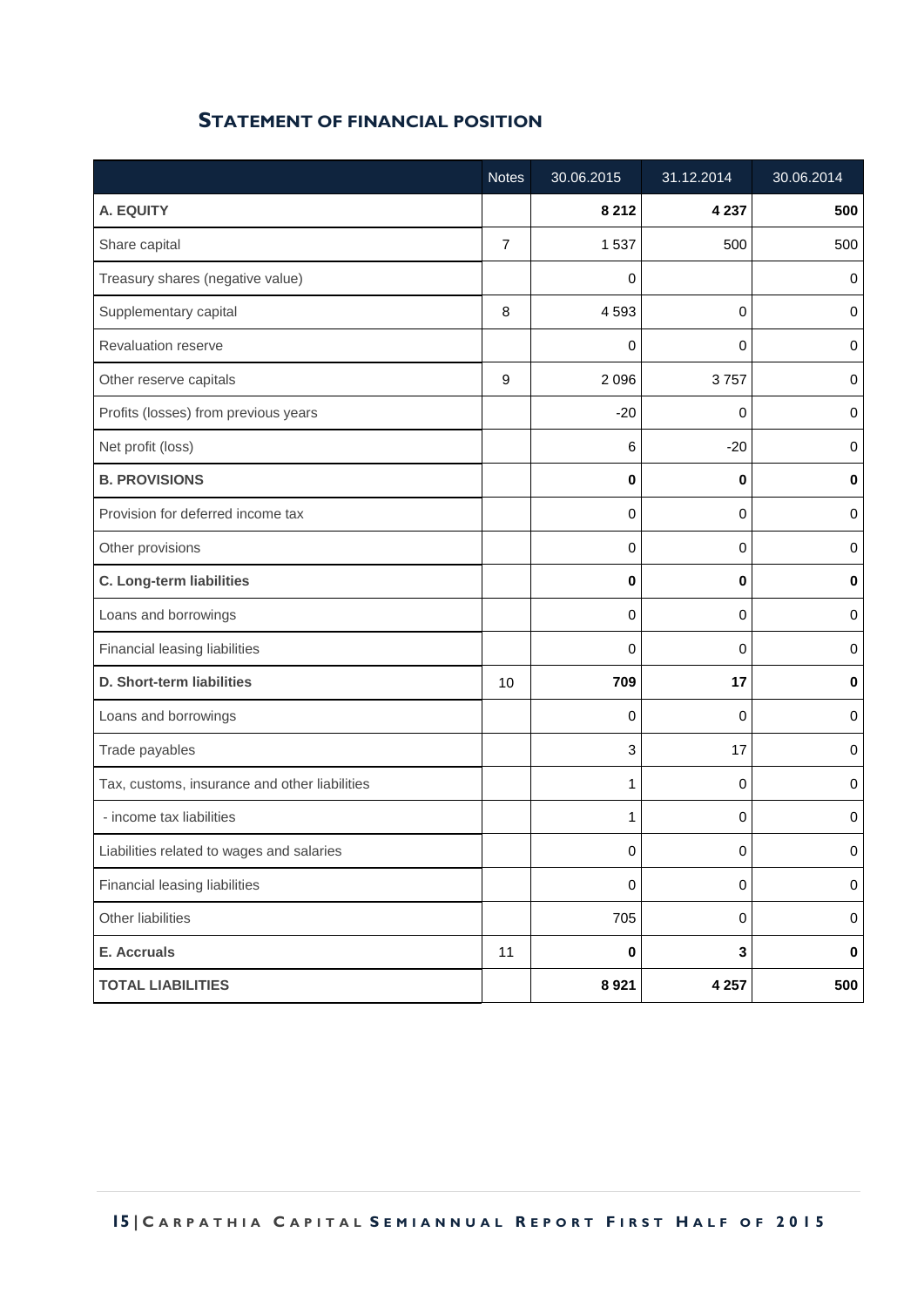## **STATEMENT OF CHANGES IN EQUITY**

<span id="page-15-0"></span>

|                                                    |               |                           | Supplementary capital              |       |                   | Profits from      |                                |                 |  |
|----------------------------------------------------|---------------|---------------------------|------------------------------------|-------|-------------------|-------------------|--------------------------------|-----------------|--|
|                                                    | Share capital | <b>Treasury</b><br>shares | <b>Share</b><br>premium<br>account | Other | Other<br>capitals | previous<br>years | Result of<br>current<br>period | Total<br>Equity |  |
| <b>Balance as at 01.01.2015</b>                    | 500           |                           |                                    | ۰.    | 3757              | $-20$             |                                | 4 2 3 7         |  |
| Changes in accounting policies                     |               |                           |                                    |       |                   |                   |                                |                 |  |
| Balance as at 01.01.2015 after changes             | 500           |                           |                                    | ۰.    | 3757              | $-20$             |                                | 4 2 3 7         |  |
| Changes in equity since 01.01.2015 till 30.06.2015 |               |                           |                                    |       |                   |                   |                                |                 |  |
| Issue of shares                                    | 1 0 3 7       |                           | 4 5 9 3                            | ٠     | $-1661$           |                   |                                | 3 9 6 9         |  |
| Transfer of financial result to equity             |               |                           |                                    |       |                   |                   |                                |                 |  |
| Total comprehensive income                         |               |                           |                                    |       |                   |                   | 6                              | 6               |  |
|                                                    |               |                           |                                    |       |                   |                   |                                |                 |  |
| <b>Balance as at 30.06.2015</b>                    | 1 537         |                           | 4 5 9 3                            | ۰     | 2096              | $-20$             | 6                              | 8 2 1 2         |  |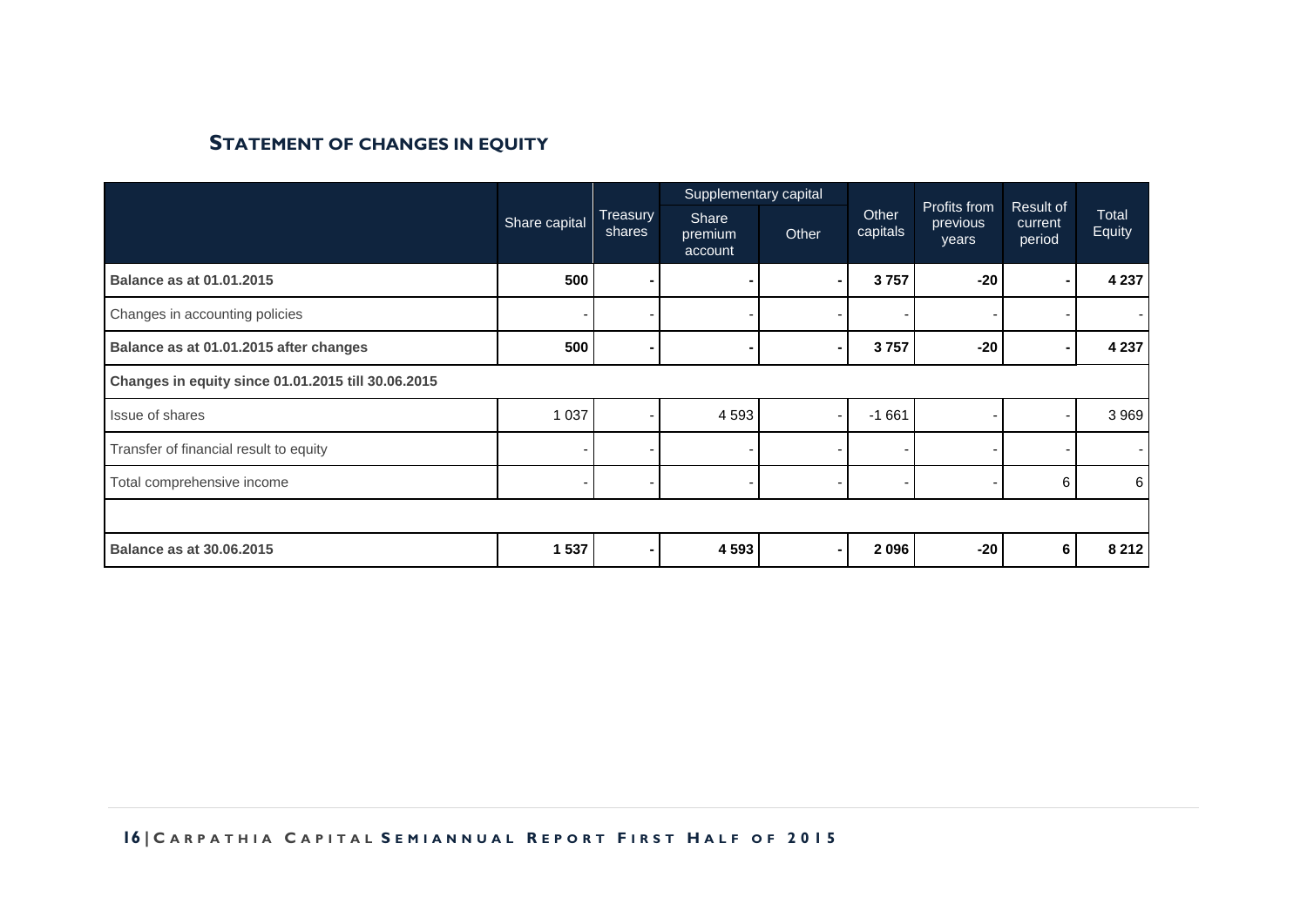## **STATEMENT OF CHANGES IN EQUITY**

|                                                    |                          |                    | Supplementary capital              |                |                   |                                   |                                |                        |
|----------------------------------------------------|--------------------------|--------------------|------------------------------------|----------------|-------------------|-----------------------------------|--------------------------------|------------------------|
|                                                    | Share capital            | Treasury<br>shares | <b>Share</b><br>premium<br>account | Other          | Other<br>capitals | Profits from<br>previous<br>years | Result of<br>current<br>period | <b>Total</b><br>Equity |
| <b>Balance as at 04.04.2014</b>                    | $\overline{\phantom{a}}$ |                    |                                    | $\blacksquare$ |                   |                                   |                                |                        |
| Changes in accounting policies                     |                          |                    |                                    |                |                   |                                   |                                |                        |
| Balance as at 04.04.2014 after changes             |                          |                    |                                    |                |                   |                                   |                                |                        |
| Changes in equity since 04.04.2014 till 31.12.2014 |                          |                    |                                    |                |                   |                                   |                                |                        |
| Issue of shares                                    | 500                      |                    |                                    |                | 3757              |                                   |                                | 4 2 5 7                |
| Transfer of financial result to equity             | ۰                        |                    |                                    |                |                   |                                   |                                |                        |
| Total comprehensive income                         |                          |                    |                                    |                |                   |                                   | $-20$                          | $-20$                  |
|                                                    |                          |                    |                                    |                |                   |                                   |                                |                        |
| <b>Balance as at 31.12.2014</b>                    | 500                      |                    |                                    |                | 3757              |                                   | $-20$                          | 4 2 3 7                |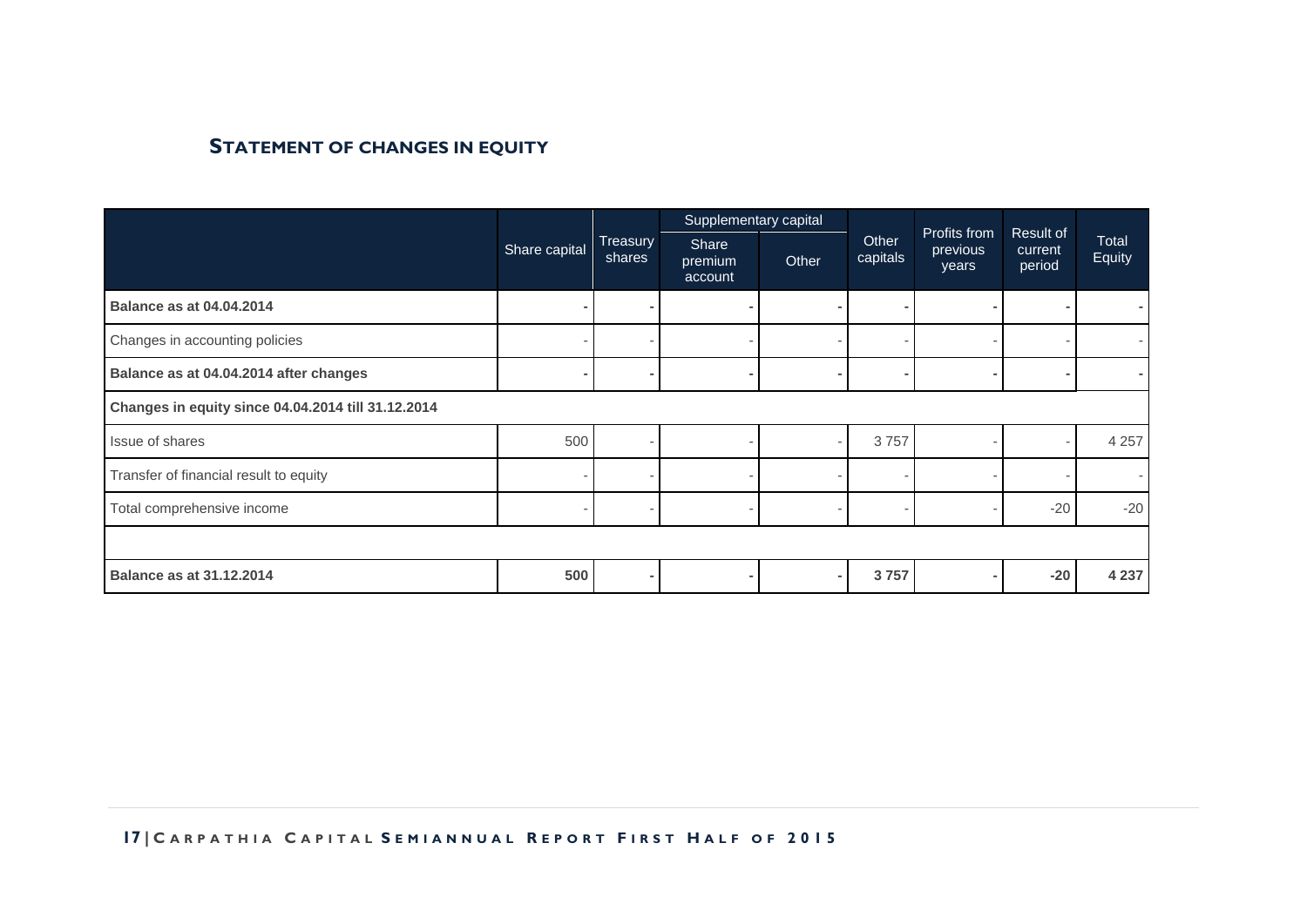## **STATEMENT OF CHANGES IN EQUITY**

|                                                    |               |                    | Supplementary capital       |                |                   |                                   |                                |                        |
|----------------------------------------------------|---------------|--------------------|-----------------------------|----------------|-------------------|-----------------------------------|--------------------------------|------------------------|
|                                                    | Share capital | Treasury<br>shares | Share<br>premium<br>account | Other          | Other<br>capitals | Profits from<br>previous<br>years | Result of<br>current<br>period | <b>Total</b><br>Equity |
| <b>Balance as at 04.04.2014</b>                    |               |                    |                             | $\blacksquare$ |                   |                                   |                                |                        |
| Changes in accounting policies                     |               |                    |                             |                |                   |                                   |                                |                        |
| Balance as at 04.04.2014 after changes             |               |                    |                             |                |                   |                                   |                                |                        |
| Changes in equity since 04.04.2014 till 30.06.2014 |               |                    |                             |                |                   |                                   |                                |                        |
| Issue of shares                                    | 500           |                    |                             |                |                   |                                   |                                | 500                    |
| Transfer of financial result to equity             |               |                    |                             |                |                   |                                   |                                |                        |
| Total comprehensive income                         |               |                    |                             |                |                   |                                   |                                |                        |
|                                                    |               |                    |                             |                |                   |                                   |                                |                        |
| <b>Balance as at 30.06.2014</b>                    | 500           |                    |                             |                |                   |                                   |                                | 500                    |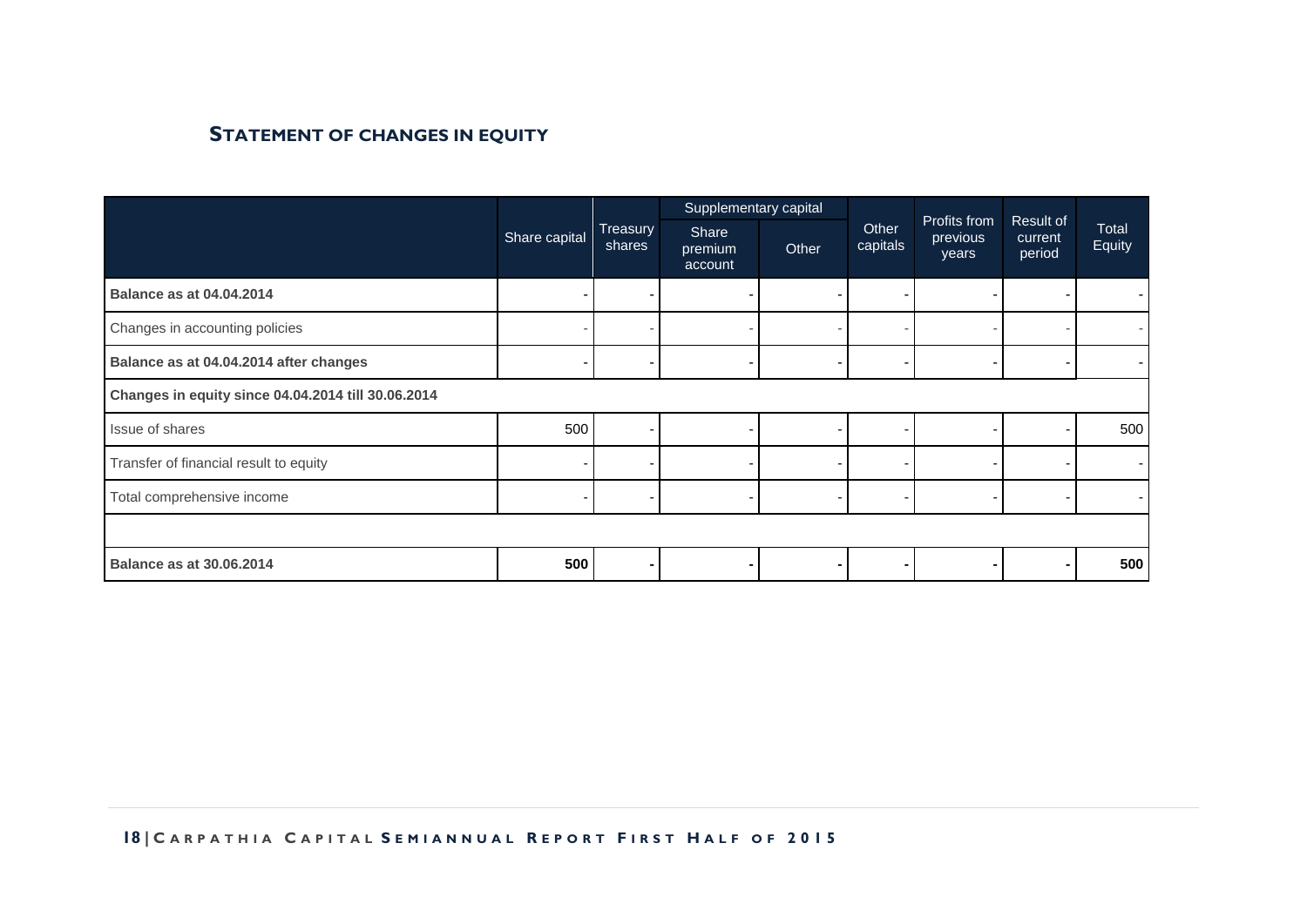## **STATEMENT OF CASH FLOWS**

<span id="page-18-0"></span>

|                                                       | 01.01.2015<br>30.06.2015 | 04.04.2014<br>31.12.2014 | 04.04.2014<br>30.06.2014 |  |  |  |
|-------------------------------------------------------|--------------------------|--------------------------|--------------------------|--|--|--|
| A. CASH FLOWS FROM OPERATING ACTIVITIES               |                          |                          |                          |  |  |  |
| I. Profit (loss) before tax                           | $\overline{7}$           | $-20$                    | 0                        |  |  |  |
| II. Total adjustments                                 | -43                      | 3                        | 0                        |  |  |  |
| III. Changes in working capital                       | 53                       | $-169$                   | 0                        |  |  |  |
| IV. Income tax paid                                   | -1                       | 0                        | 0                        |  |  |  |
| V. Net cash flows from operating activities           | 16                       | $-186$                   | 0                        |  |  |  |
| <b>B. CASH FLOWS FROM INVESTMENT ACTIVITIES</b>       |                          |                          |                          |  |  |  |
| I. Inflows                                            | 239                      | 0                        | 0                        |  |  |  |
| 1. Inflows from sale of intangible assets             | 0                        | 0                        | 0                        |  |  |  |
| 2. Inflows from sale of tangible fixed assets         | 0                        | 0                        | 0                        |  |  |  |
| 3. Inflows from sale of investment properties         | 0                        | 0                        | 0                        |  |  |  |
| 4. Net inflows from sale of subsidiaries              | 0                        | 0                        | 0                        |  |  |  |
| 5. Inflows from repayment of borrowings granted       | 0                        | 0                        | 0                        |  |  |  |
| 6. Inflows from sale of other financial assets        | 239                      | 0                        | 0                        |  |  |  |
| 7. Inflows from sale of bonds                         | 0                        | 0                        | 0                        |  |  |  |
| 8. Inflows from interest received                     | 0                        | 0                        | 0                        |  |  |  |
| 9. Inflows from dividends received                    | 0                        | 0                        | 0                        |  |  |  |
| II. Outflows                                          | 650                      | 0                        | 0                        |  |  |  |
| 1. Outflows for acquisition of intangible assets      | 0                        | 0                        | 0                        |  |  |  |
| 2. Outflows for acquisition of tangible fixed assets  | 0                        | 0                        | 0                        |  |  |  |
| 3. Outflows for acquisition of investment properties  | 0                        | 0                        | 0                        |  |  |  |
| 4. Net outflows for acquisition of subsidiaries       | 0                        | $\mathbf 0$              | 0                        |  |  |  |
| 5. Outflows for loans granted                         | 0                        | 0                        | 0                        |  |  |  |
| 6. Outflows for acquisition of other financial assets | 650                      | 0                        | 0                        |  |  |  |
| III. Net cash flows from investment activities        | $-411$                   | $\pmb{0}$                | $\bf{0}$                 |  |  |  |
| <b>C. CASH FLOWS FROM FINANCIAL ACTIVITIES</b>        |                          |                          |                          |  |  |  |
| I. Inflows                                            | 3969                     | 4 2 5 7                  | 500                      |  |  |  |
| 1. Net inflows from issuance of shares                | 3969                     | 4 2 5 7                  | 500                      |  |  |  |
| 2. Inflows from loans and borrowings                  | 0                        | 0                        | 0                        |  |  |  |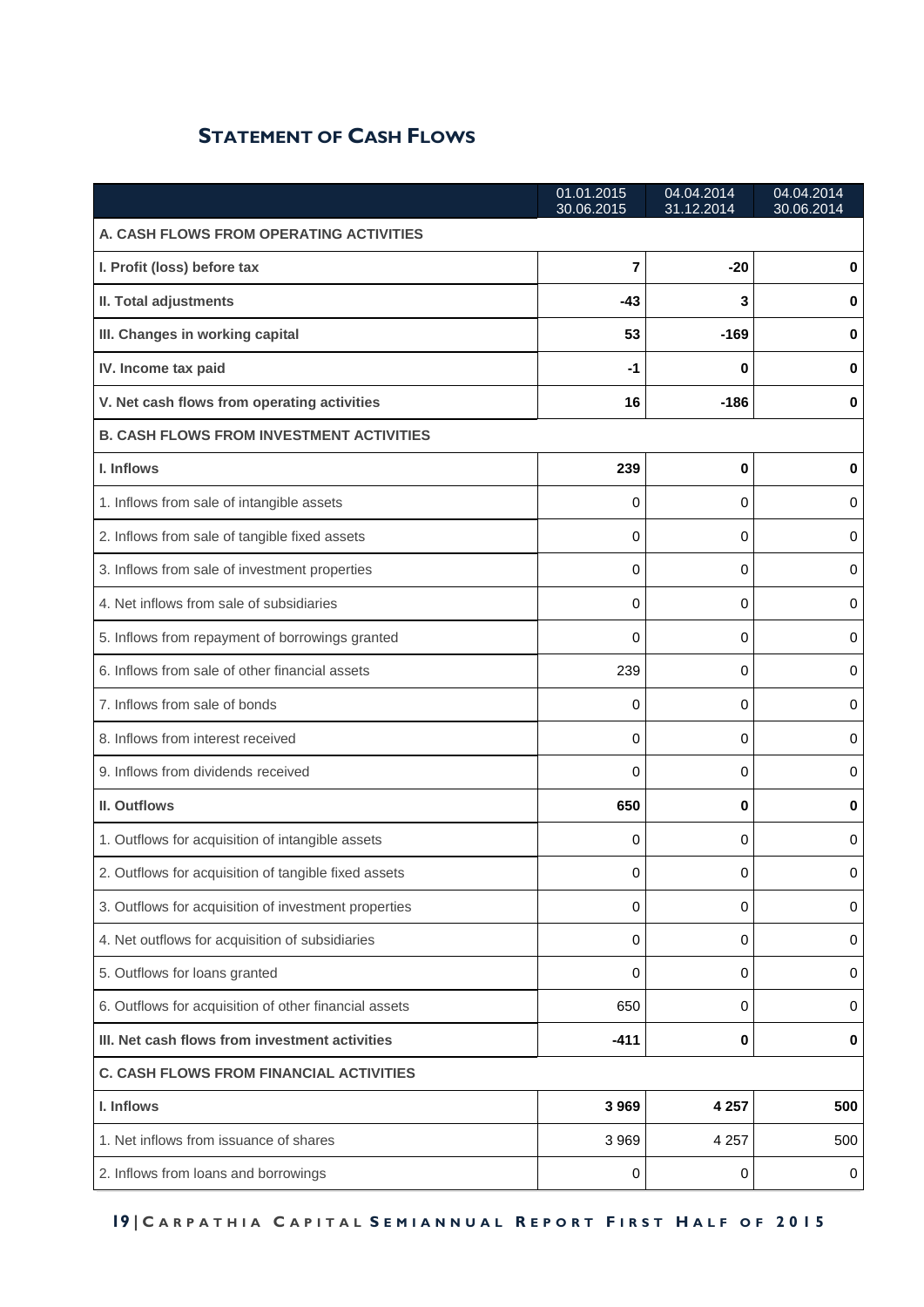| <b>Cash closing balance</b>                             | 7645    | 4 0 7 1  | 500      |
|---------------------------------------------------------|---------|----------|----------|
| - change in cash due to exchange differences            | 0       | 0        | $\Omega$ |
| <b>Cash opening balance</b>                             | 4 0 7 1 | $\bf{0}$ | 0        |
| Balance sheet change in cash                            | 3574    | 4 0 7 1  | 500      |
| III. Net cash flows from financial activities           | 3969    | 4 2 5 7  | 500      |
| 7. Other outflows for financial activities              | 0       | 0        | 0        |
| 6. Outflows for dividends paid                          | 0       | 0        | 0        |
| 5. Outflows for interest paid                           | 0       | 0        | 0        |
| 4. Payment of liabilities arising from financial leases | 0       | 0        | 0        |
| 3. Repayment of loans and borrowings                    | 0       | 0        | 0        |
| 2. Redemption of debt securities                        | 0       | 0        | 0        |
| 1. Outflows for acquisition of own shares               | 0       | 0        | 0        |
| <b>II. Outflows</b>                                     | 0       | 0        | 0        |
| 4. Other inflows from financial activities              | 0       | 0        | 0        |
| 3. Inflows from issuance of debt securities             | 0       | 0        | 0        |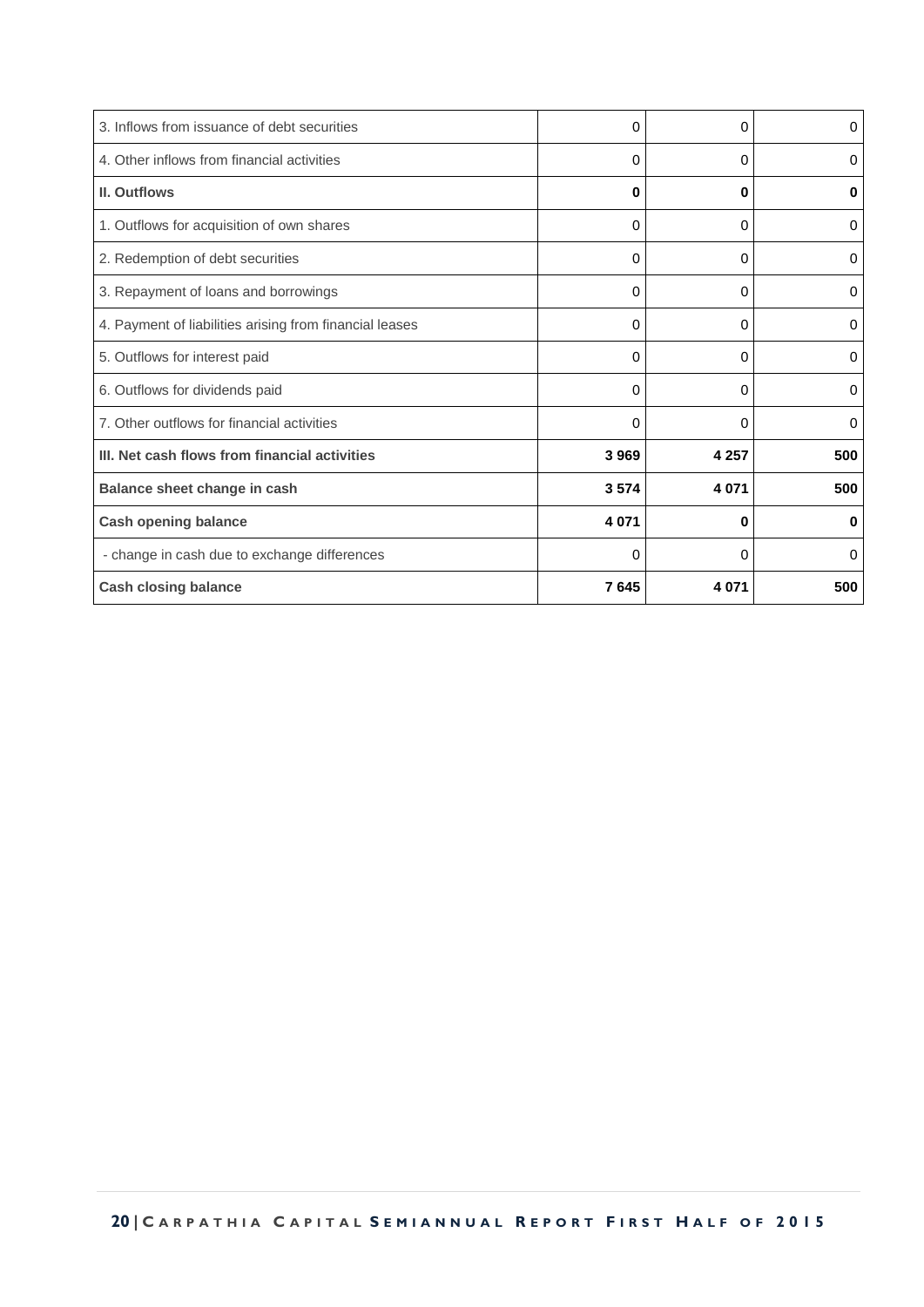## **NOTES TO THE FINANCIAL STATEMENTS**

## <span id="page-20-0"></span>**1. INFORMATION ABOUT CARPATHIA CAPITAL S.A.**

CARPATHIA CAPITAL S.A. is an investment joint-stock company. CARPATHIA CAPITAL S.A. concentrates its core activities on acquiring shares of the both public and private companies in order to dispose them.

The issuer is an investment entity within the meaning of IFRS 10 §27.

An investment entity is an entity that:

- obtains funds from one or more investors for the purpose of providing those investor(s) with investment management services;
- commits to its investor(s) that its business purpose is to invest funds solely for returns from capital appreciation, investment income, or both, and
- measures and evaluates the performance of substantially all of its investments on a fair value basis.

#### **Registered office**

CARPATHIA CAPITAL S.A. Krasińskiego 16 Street 60-830 Poznań

#### **Registration court**

District Court Poznań - Nowe Miasto i Wilda, VIII Business Registry Divison in Poznań KRS number 0000511985 The company has been established for an unlimited period of time.

National Business Registry Number: 302762319 Tax Identification Number: 781-189-70-74

#### **Management Board**

Composition of the Management Board at the date of the report: Paweł Śliwiński – President of the Management Board

#### **Supervisory Board**

Composition of the Supervisory Board at the date of the report: Justyna Światowiec Szczepańska – Member of the Supervisory Board Rafał Śliwiński – Member of the Supervisory Board Piotr Białowąs – Member of the Supervisory Board

### **Parent Company**

INC S.A. is the parent company of CARPATHIA CAPITAL S.A.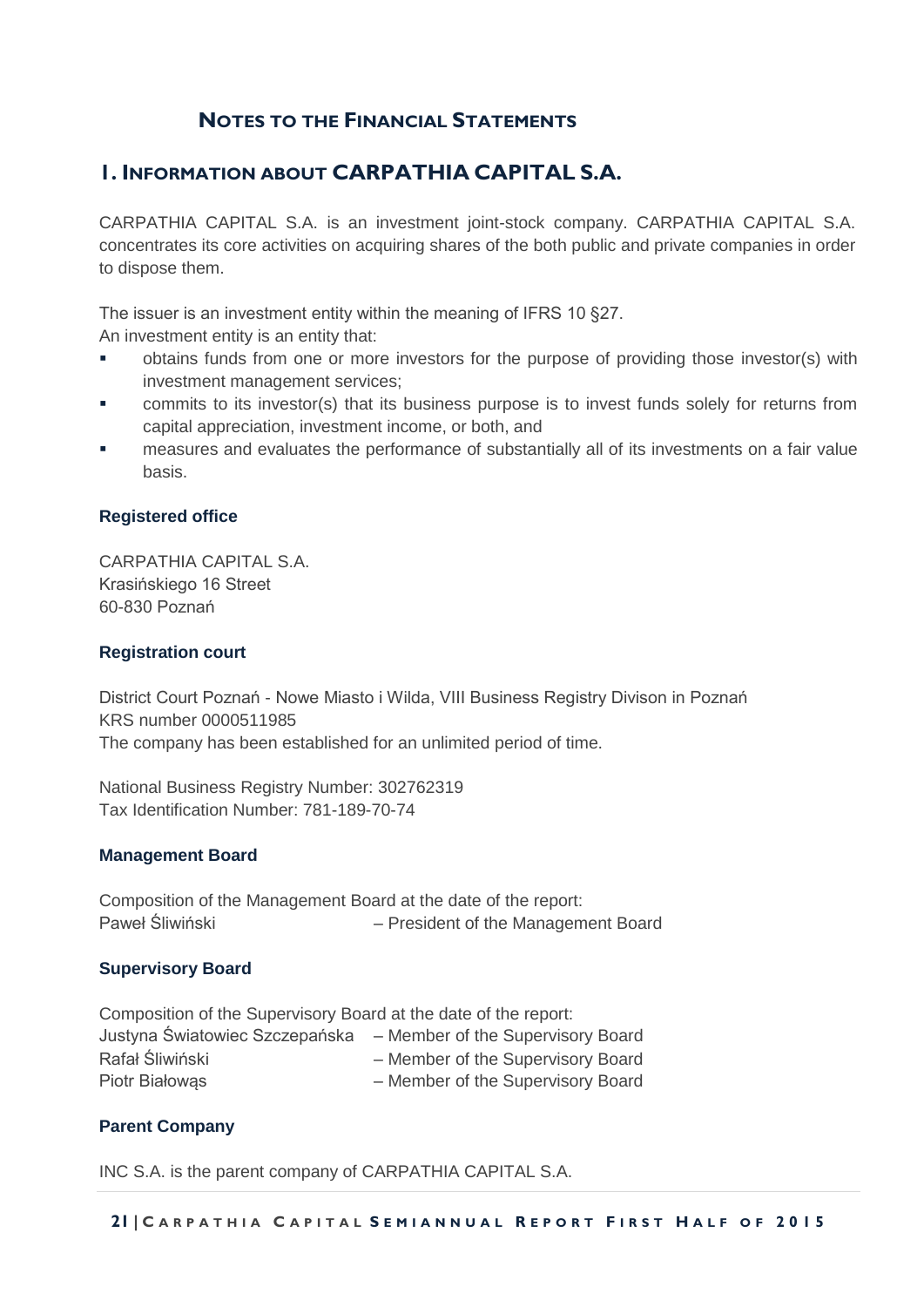## **2. PRESENTATION PRINCIPLES**

#### **Principles of preparation of the financial statements**

The basis for the preparation of the financial statements is IAS 34 "Interim Financial Reporting". The financial statements should be read together with the last annual financial statements for the period from  $4<sup>th</sup>$  April, 2014 to 31<sup>st</sup> December, 2014.

The financial statements of the CARPATHIA CAPITAL S.A. have been prepared in accordance with International Financial Reporting Standards (IAS/IFRS).

This financial statements has been prepared in accordance with accounting standards used and issued in EU at the date of this financial statements.

The financial statements prepared by the Company covers the period from 1<sup>st</sup> January, 2015 to 30<sup>th</sup> June, 2015. Comparative data are presented for the period from  $4<sup>th</sup>$  April, 2014 to 30<sup>th</sup> June, 2014 and for the period from  $4<sup>th</sup>$  April, 2014 to 31 $<sup>st</sup>$  December, 2014.</sup>

This financial statements has been prepared on the assumption that the Company will continue as a going concern in the foreseeable future. As at the date of approval of this financial statements for publication, there were no circumstances that would indicate a threat to the Company's ability to continue as a going concern.

### **3. FINANCIAL STATEMENTS ADJUSTMENTS**

There was no objections in opinions of entities authorized to audit financial statements for the period for which financial statements are presented. No adjustments were made in the financial statements for the period for which financial statements is presented.

## **4. CURRENCY IN WHICH FINANCIAL STATEMENTS HAS BEEN PREPARED AND THE SIZE OF THE UNITS THAT WERE USED FOR THE PRESENTATION OF AMOUNTS IN THE FINANCIAL STATEMENTS**

This financial statements have been presented in the Polish zloty ("PLN") which is the reporting currency and the functional currency of the Company and all figures are in PLN thousand.

### **5. ACCOUNTING POLICIES**

The financial statements has been prepared on a historical cost basis, except for the revaluation of financial instruments and investment properties on the basis of the fair value model.

#### **Goodwill**

Goodwill in the financial statements is not amortized but it is tested for impairment.

#### **Intangible assets**

Expenditures for purchased software and other intangible assets are capitalized and straight-line amortized over the projected useful life.

In the case of impairment of assets classified as intangible assets a revaluation write-down is made.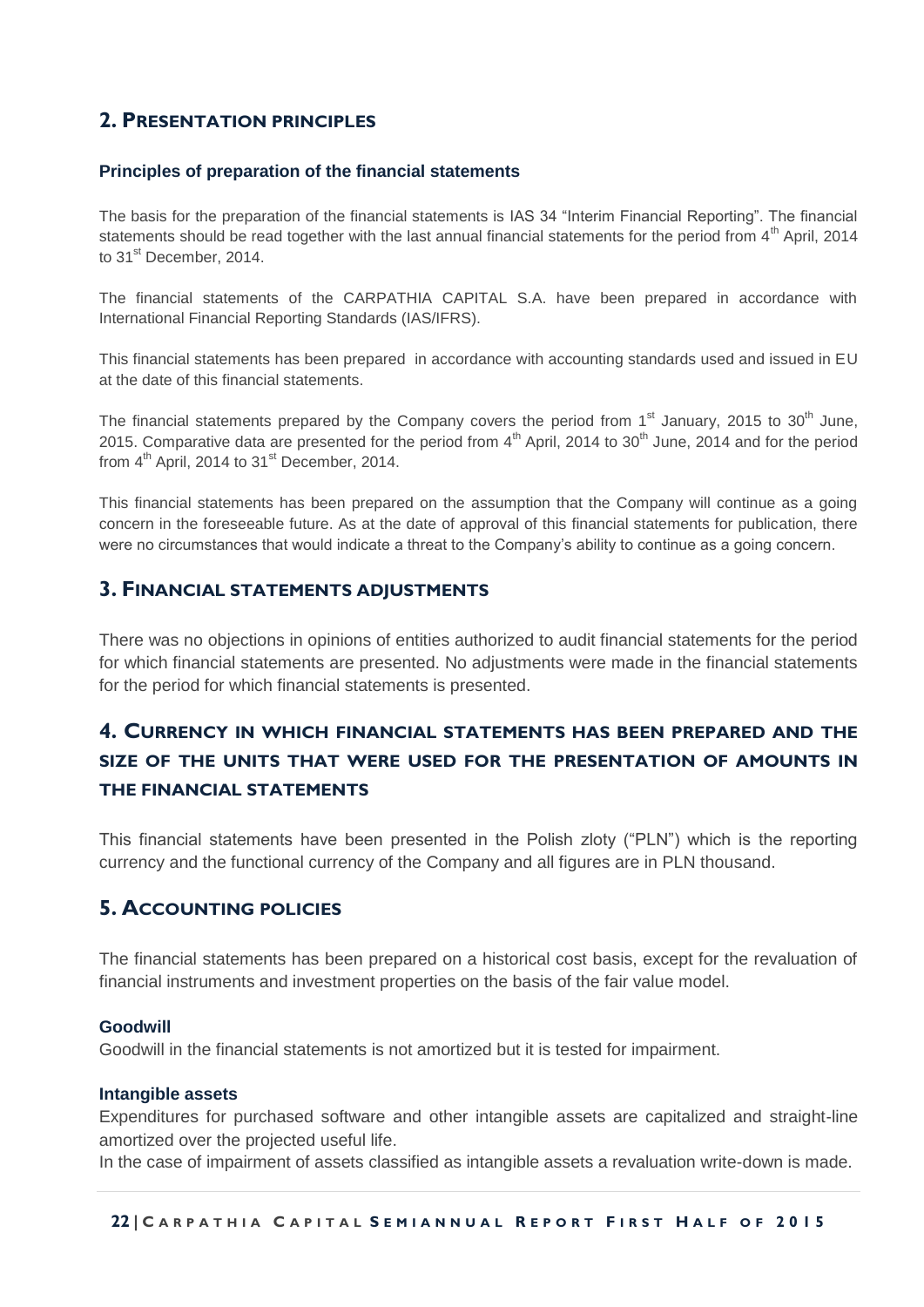Intangible assets are recognized at each balance sheet date at acquisition price less any accumulated amortization calculated to the balance sheet date and less any revaluation writedowns.

#### **Tangible fixed assets**

Fixed assets are those assets whose projected useful life is more than one year and which are assigned to the operations of the Company or transferred to other entities under lease agreements or other similar agreements. Fixed assets under leases are classified as non-current assets when substantially all the risks and rewards of ownership of the asset will be transferred to the Company. Fixed assets are measured at acquisition price and at cost of production less any depreciation calculated and less impairment losses.

Fixed assets are depreciated over their projected useful life.

Fixed assets of the cost to 3.5 thousand PLN are subject to one-time depreciation. The exception is the computer equipment, depreciated on the basis of the projected useful life.

Borrowing costs directly attributable to the acquisition or production of assets which require a longer period of time to be available for use or sale are capitalized as part of the cost of qualified assets until putting those fixed assets into use.

Depreciation is calculated for all fixed assets, other than land and assets under construction using the straight-line method at the following annual rates of amortization:

- Vehicles 20%;
- Computer equipment 30%;
- Others 18% to 100%.

#### **Non-current assets held for sale**

Non-current assets (and groups of net assets held for sale) classified as held for sale are measured at the carrying value or fair value less costs to sell, whichever is lower. The Company classifies an asset (or group) as held for sale if its carrying value will be recovered principally through a sale transaction rather than through continuing use.

#### **Financial assets**

Financial assets are recognized at the date of the transaction.

Financial assets at the date of acquisition or origination are classified into the following categories:

- **financial assets measured at fair value through profit or loss,**
- **If** loans and receivables,
- **financial assets held to maturity,**
- financial assets available for sale.

Financial asset measured at fair value through profit or loss is an asset or financial liability component, which is assigned for trading and financial assets designated by the Management Board of the Company as measured at fair value through profit or loss.

Assets that are classified as financial assets measured at fair value through profit or loss are measured in accordance with the principles set out below for determining fair value. The effects of the valuation of those financial assets are recognized in the statement of comprehensive income.

Financial assets held to maturity are financial assets with fixed or determinable payments and fixed maturity that an entity has the intention and ability to hold to maturity.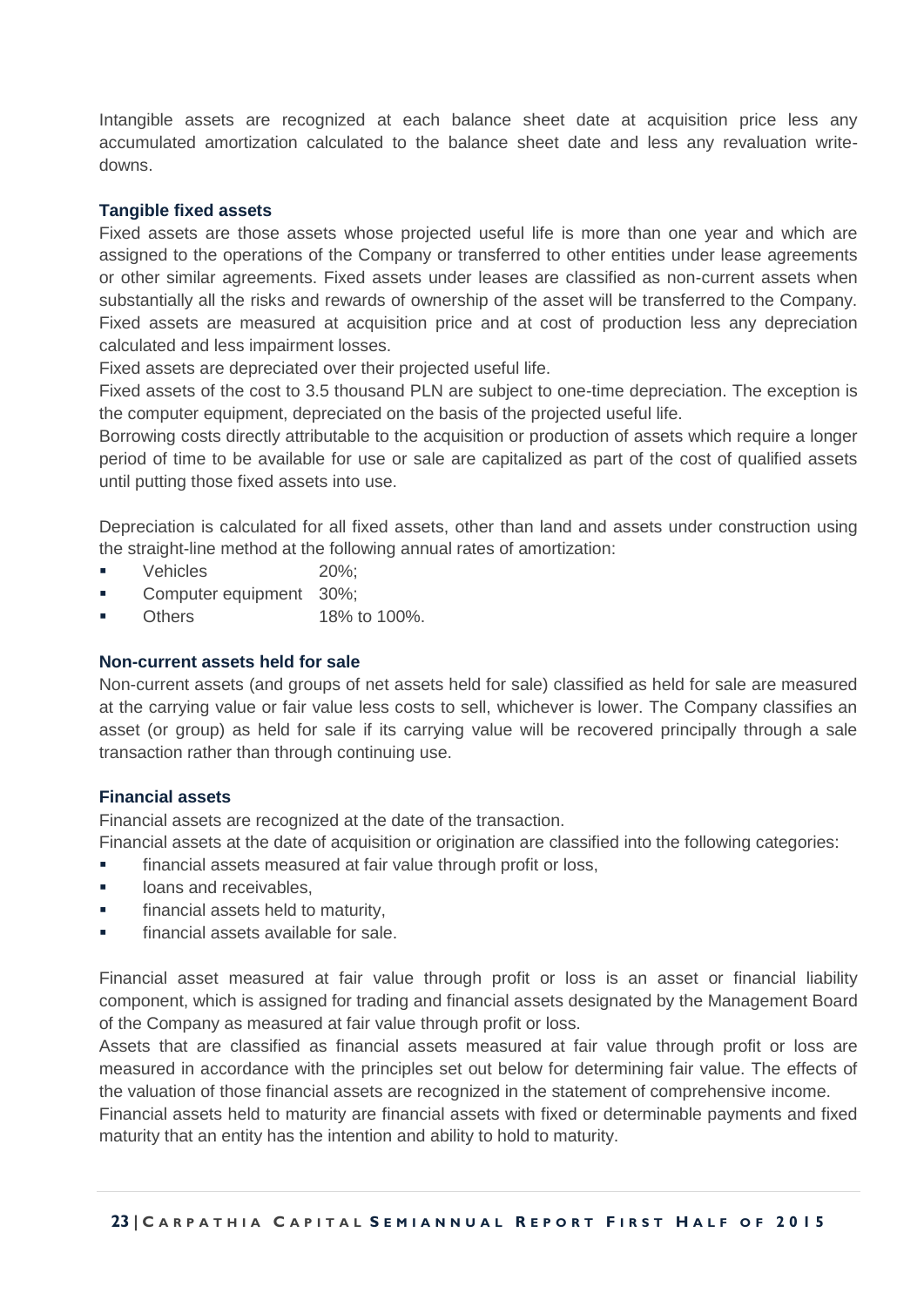Financial assets that are classified as loans and receivables and financial assets held to maturity are measured at amortized cost.

Financial assets available for sale are non-derivative financial assets that are designated as available for sale and financial assets that are not classified in the other categories.

Financial assets classified as available for sale are measured at fair value. The effects of the valuation are recognized in the revaluation reserve.

At the end of the reporting period, the company assesses the need for revaluation write-downs in financial assets.

#### **Determining the fair value of financial assets**

Determining the fair value of financial assets is as follows:

- if they are listed on an active market it is the market value; active market is a market where homogeneous items are traded, prices are publicly announced, at any time there is a possibility to meet buyers and sellers,
- if they are not listed on an active market the fair value is determined by using a valuation model for a particular financial instrument or by estimation based on the price of a similar instrument listed on an active market, where:
	- if no more than 12 months have passed from the acquisition of financial assets not listed on an active market to the balance sheet date, than assuming the principle that the transaction price is the best reflection of the fair value of financial asset – at acquisition price,
	- **i** if more than 12 months have passed from the acquisition of financial asset not listed on an active market to the balance sheet date, and the value received as a result of the financial instrument's valuation does not differ by more than 15% of the acquisition price, then the fair value is recognized as the acquisition price,
- if there is no possibility to apply any model because of too much importance of the estimation – at acquisition price.

#### **Classification and valuation of shares and interests in other entities**

According to the decision of the Management Board of CARPATHIA CAPITAL SA shares that are taken up or acquired by the Company in preparation for its listing (shares of portfolio companies) are classified as financial assets measured at fair value through profit or loss. The value of shares and interests in other entities is determined in accordance with the above-mentioned principles "Determining the fair value of financial assets"

Shares classified as financial assets measured at fair value through profit or loss are measured at the balance sheet date at fair value, referring valuation effects on the financial result.

#### **Investment properties**

As an investment properties are treated properties if they are treated as source of income from rent and/or increase in value over time. Investment properties are measured at the balance sheet date at fair value. Gains and losses arising from changes in fair value of investment properties are recognized in the income statement in the period in which they arise.

The Company may decide about the valuation of investment properties at acquisition price or production cost.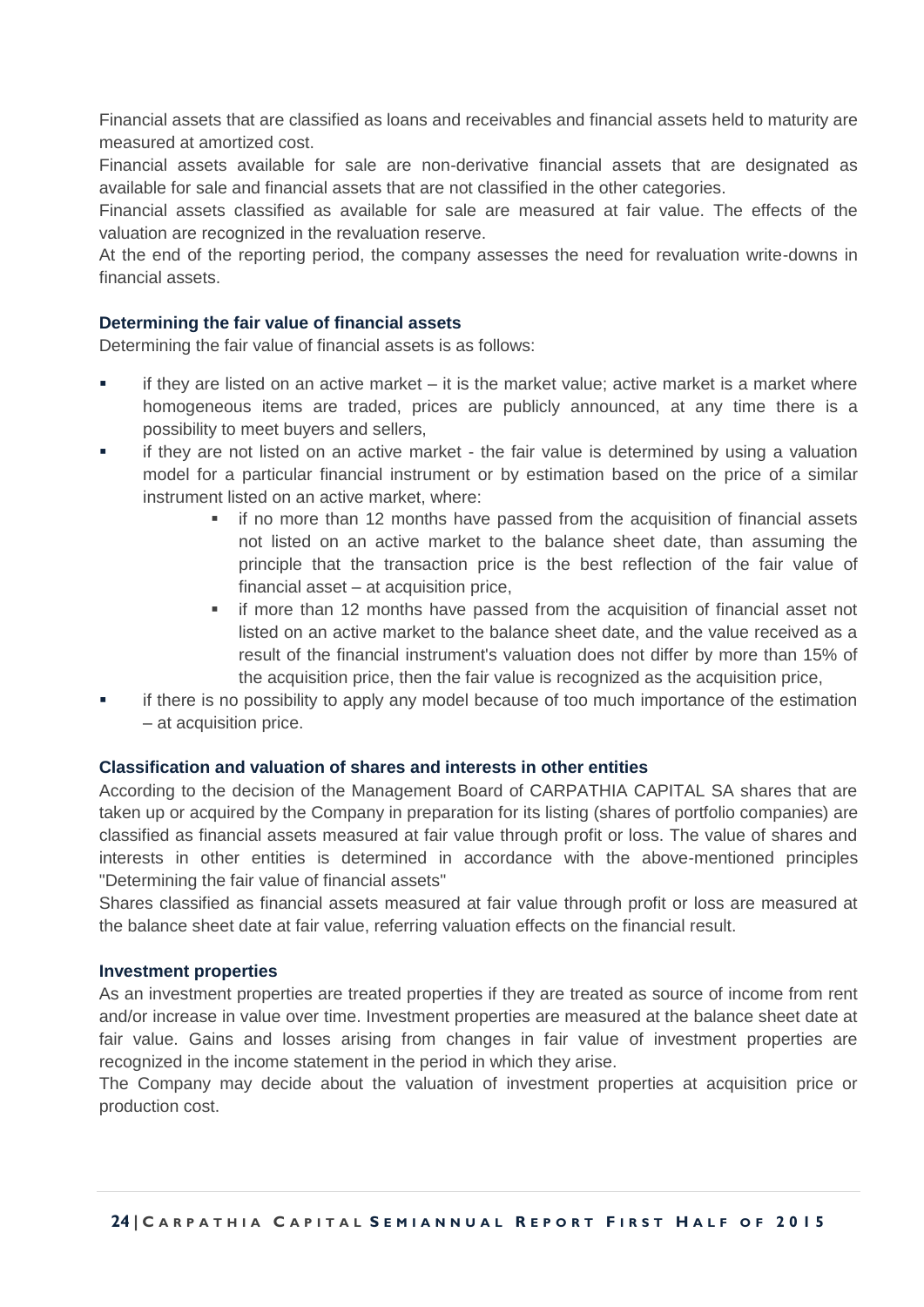#### **Trade receivables**

Receivables are recognized at amount due less any revaluation write-downs. Revaluation writedowns increase other operating expenses.

#### **Inventories**

Inventories are measured at the real purchase prices less any impairment losses. Release of inventories is measured using the FIFO method.

#### **Cash and cash equivalents**

Cash and cash equivalents are recognized at nominal value. Cash in foreign currencies are translated at the balance sheet date at the closing rate from the balance sheet date.

#### **Prepaid expenses**

Prepaid expenses are made in relation to the expenses relating to future reporting periods that meet the definitions of assets in accordance with IFRS. Revaluation write-downs of prepaid expenses are made on the basis of the elapsed time. The time and method of settlement are justified by the nature of the settled expenses.

#### **Equity**

Equity excluding treasury shares, are measured in principle at its nominal value. Treasury shares are measured at acquisition price.

#### **Provisions**

Provisions are recognized, when:

- an entity has a present obligation (legal or constructive) as a result of past events;
- it is likely that the fulfillment of the obligation will cause an outflow of resources embodying economic benefits and
- the amount of the obligation can be reliably estimated.

If the above conditions are not met, the provisions are not recognized.

#### **Liabilities**

Liabilities are recognized at the amount due.

#### **Accruals**

Accruals are recognized in the amount of liabilities in the current reporting period.

The Company withdraws from estimating accruals for employee benefits due to the small number of employees and due to the fact that the employee benefits are given to them at the settlement period.

#### **Current and deferred income tax**

Compulsory charges on financial result consists of current tax and deferred tax.

Current tax burden is calculated on the basis of income (tax base) for the particular financial year.

Deferred tax is calculated using the balance method on the basis of existing temporary differences between the value of assets and liabilities recognized in the financial statements and their tax bases.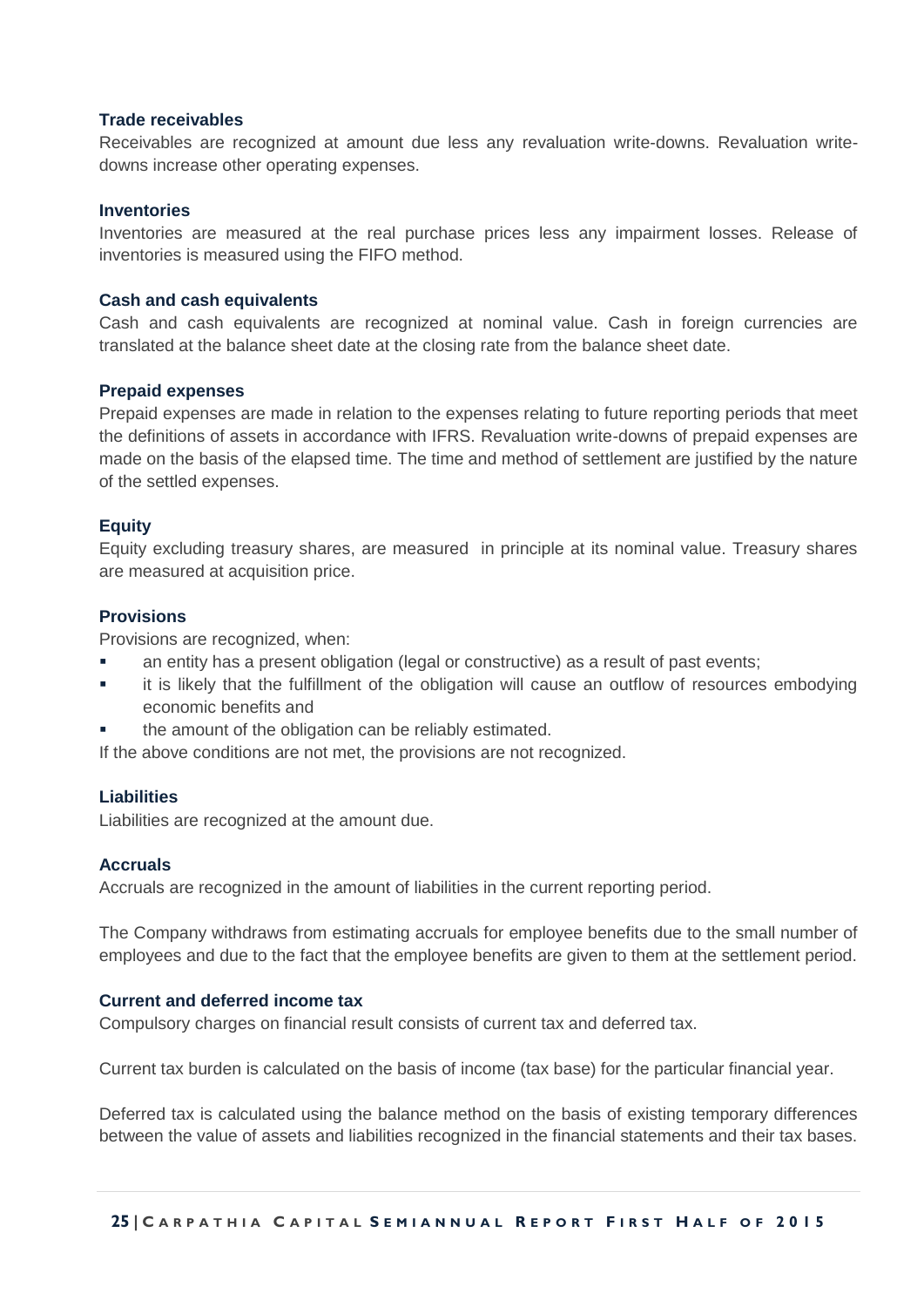In connection with the temporary differences, provisions and assets for deferred income tax are recognized.

The value of assets for deferred income tax is reviewed at each balance sheet date in order to determine whether the projected future taxable profit will be sufficient for their implementation. Otherwise, a revaluation write-down is made. Provisions and assets for deferred income tax are calculated on the basis of the tax rates that will apply in the period when the asset is realized or the liability is become due. Deferred tax is recognized in the income statement, except when it relates to items recognized directly in equity, in which case the deferred tax is also recognized in equity.

#### **The financial result**

The net profit (loss) includes: profit (loss) on sales, profit (loss) on other operating activities, profit (loss) on financial activities, profit (loss) on extraordinary operations and obligatory charges of profit before tax.

Revenue from sales of products and services is the amount due on this account from the customer less VAT payable, discounts and other sales-related taxes (eg. the excise duty). The moment of sale is to give the customer the goods or services and the transition of ownership to the customer.

In the case of the Company, its revenues from sales of products include revenues from the advisory services provided by the Company.

Other operating income and expenses are the expenses and revenues associated with the disposal of tangible fixed assets, creating and realizing provisions and not directly related to the core business but having an impact on the financial result.

Financial income includes income from financial operations while financial expenses include expenses incurred in financial operations. The Company's financial income includes mainly interest earned on bank deposits while financial expenses primarily include interest on loans and borrowings.

In the case of dividend income in the income statement the recognition occurs at the time when the legal right to receive payment for shareholders is established.

Result of extraordinary events is the difference between the realized extraordinary profits and losses incurred as a result of random events.

#### **Impairment**

At each balance sheet date, the Company reviews the net value of fixed assets in order to determine whether there is any indication of impairment. If any such indication exists, the recoverable amount of the asset is estimated (The net selling price or value in use, depending on which one is higher) in order to determine the potential value of impairment loss.

## **6. SIGNIFICANT VALUES BASED ON PROFESSIONAL JUDGMENT AND ESTIMATES**

#### **Valuation of the financial assets not listed on an active market**

The fair value of assets not listed on an active market is determined:

- by using a valuation model for a particular financial instrument or by estimation based on the price of a similar instrument listed on an active market, where:
	- if no more than 12 months have passed from the acquisition of financial assets not listed on an active market to the balance sheet date, than assuming the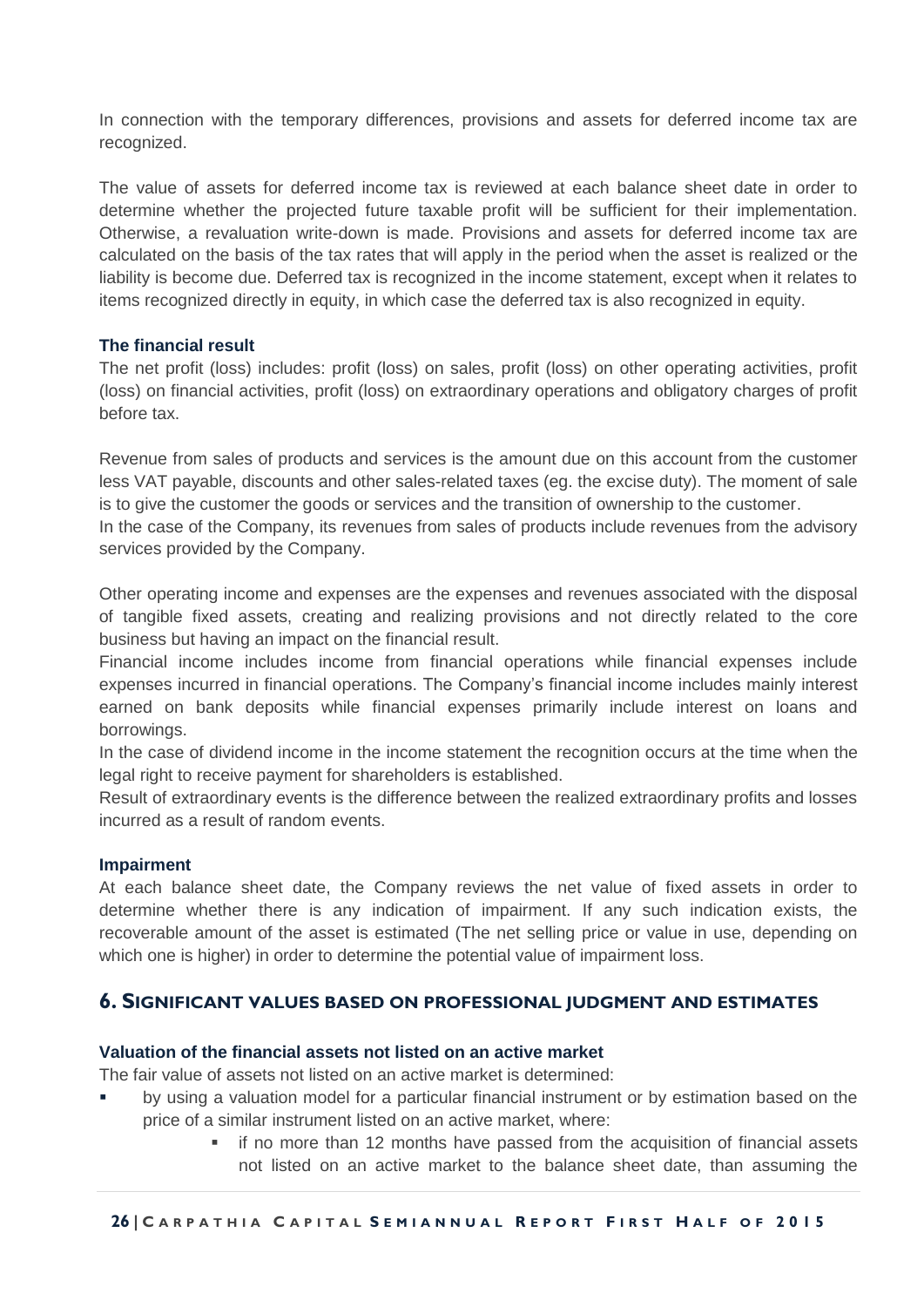principle that the transaction price is the best reflection of the fair value of financial asset – at acquisition price,

- **i** if more than 12 months have passed from the acquisition of financial asset not listed on an active market to the balance sheet date, and the value received as a result of the financial instrument's valuation does not differ by more than 15% of the acquisition price, then the fair value is recognized as the acquisition price,
- if there is no possibility to apply any model because of too much importance of the estimation – at acquisition price.

#### **Provisions**

Provisions are recognized, when:

- an entity has a present obligation (legal or constructive) as a result of past events;
- it is likely that the fulfillment of the obligation will cause an outflow of resources embodying economic benefits and
- the amount of the obligation can be reliably estimated.

If the above conditions are not met, the provisions are not recognized.

#### **Impairment**

At each balance sheet date, the Company reviews the net value of fixed assets in order to determine whether there is any indication of impairment. If any such indication exists, the recoverable amount of the asset is estimated (The net selling price or value in use, depending on which one is higher) in order to determine the potential value of impairment loss.

#### **Depreciation of fixed assets and amortization of intangible assets**

Depreciation and amortization is calculated for all fixed assets and intangible assets, other than land and assets under construction using the straight-line method at the following annual rates:

- Vehicles 20%;
- Computer equipment 30%;
- Others 18% to 100%.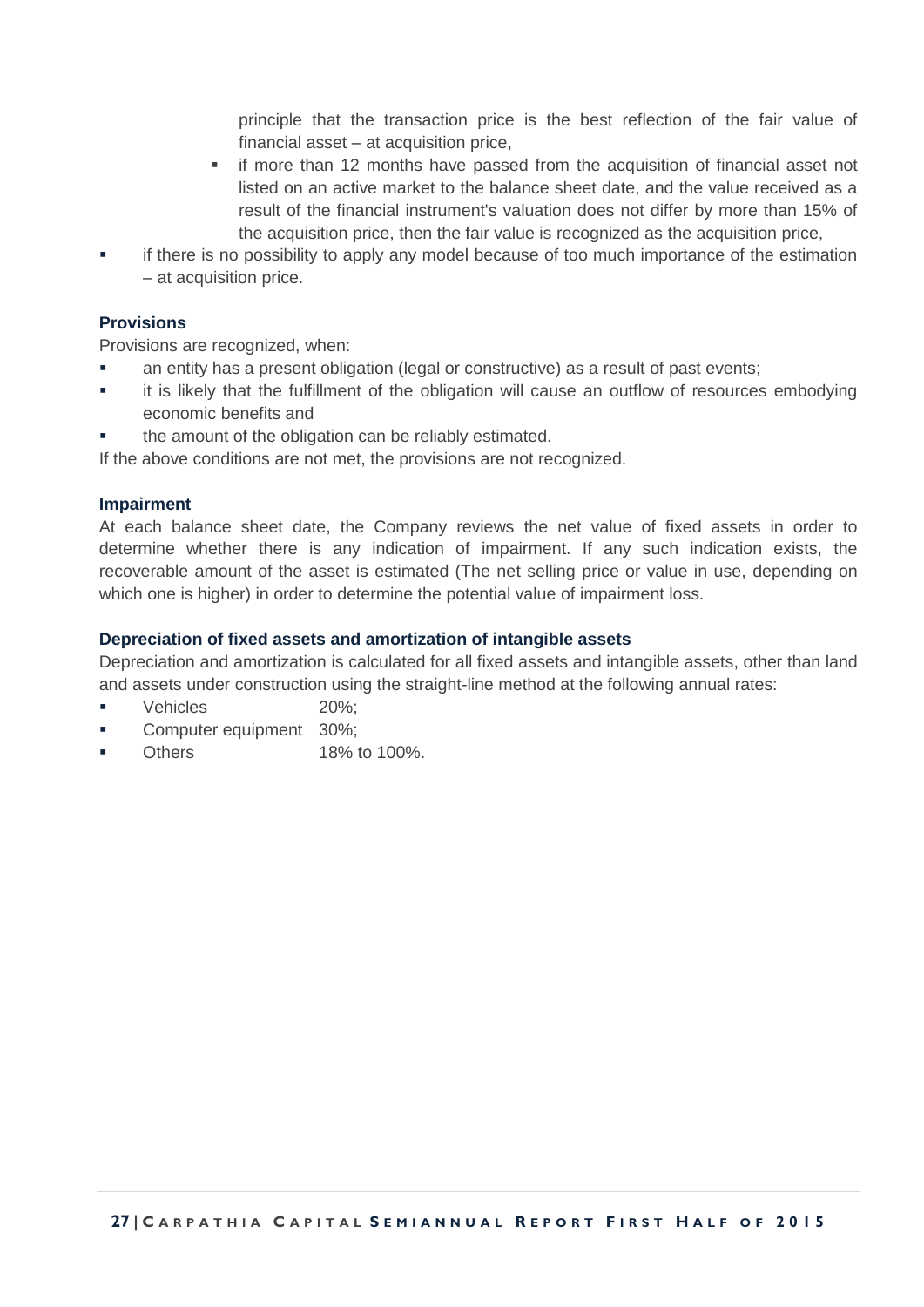### **7. EXPLANATORY NOTES TO THE FINANCIAL STATEMENTS**

| <b>EXPENSES BY TYPE</b>                                                                   | 01.01.2015<br>30.06.2015 | 04.04.2014<br>31.12.2014 | 04.04.2014<br>30.06.2014 |
|-------------------------------------------------------------------------------------------|--------------------------|--------------------------|--------------------------|
| a) Depreciation of property, plant and equipment and amortization<br>of intangible assets | 0                        | 0                        | 0                        |
| b) Materials and energy                                                                   | 0                        | $\Omega$                 | 0                        |
| c) External services                                                                      | 22                       | 15                       | 0                        |
| d) Taxes and charges                                                                      | $\overline{2}$           | 11                       | 0                        |
| e) Wages and salaries                                                                     | 0                        | $\Omega$                 | 0                        |
| f) Social security costs                                                                  | 0                        | 0                        | 0                        |
| g) Other expenses by type                                                                 | 0                        | $\Omega$                 | 0                        |
| Expenses by type                                                                          | 24                       | 26                       | 0                        |
| Changes in inventories, products and accruals                                             | 0                        | 0                        | 0                        |
| Cost of production for internal purposes (negative value)                                 | 0                        | $\Omega$                 | 0                        |
| Selling and distribution expenses (negative value)                                        | 0                        | $\mathbf 0$              | 0                        |
| Administrative expenses (negative value)                                                  | $-24$                    | $-26$                    | 0                        |
| Cost of products sold                                                                     | 0                        | 0                        | 0                        |

#### **Note no 1**

| FINANCE INCOME FROM DIVIDENDS AND SHARE IN PROFIT       | 01.01.2015<br>30.06.2015 | 04.04.2014<br>31.12.2014 | 04.04.2014<br>30.06.2014 |
|---------------------------------------------------------|--------------------------|--------------------------|--------------------------|
| a) from related parties                                 |                          |                          |                          |
| b) from other entities                                  |                          |                          |                          |
| Total finance income from dividends and share of profit |                          |                          |                          |

| <b>INTEREST INCOME</b>                                         | 01.01.2015<br>30.06.2015 | 04.04.2014<br>31.12.2014 | 04.04.2014<br>30.06.2014 |
|----------------------------------------------------------------|--------------------------|--------------------------|--------------------------|
| a) on loans granted                                            |                          |                          |                          |
| - to related parties                                           | O                        | 0                        | 0                        |
| - to other entities                                            |                          |                          | 0                        |
| b) other interest income                                       | 16                       | 6                        | 0                        |
| - from related parties                                         | O                        | 0                        | 0                        |
| - from other entities (bank interest, interest on receivables) | 16                       | 6                        | 0                        |
| <b>Total interest income</b>                                   | 16                       | 6                        |                          |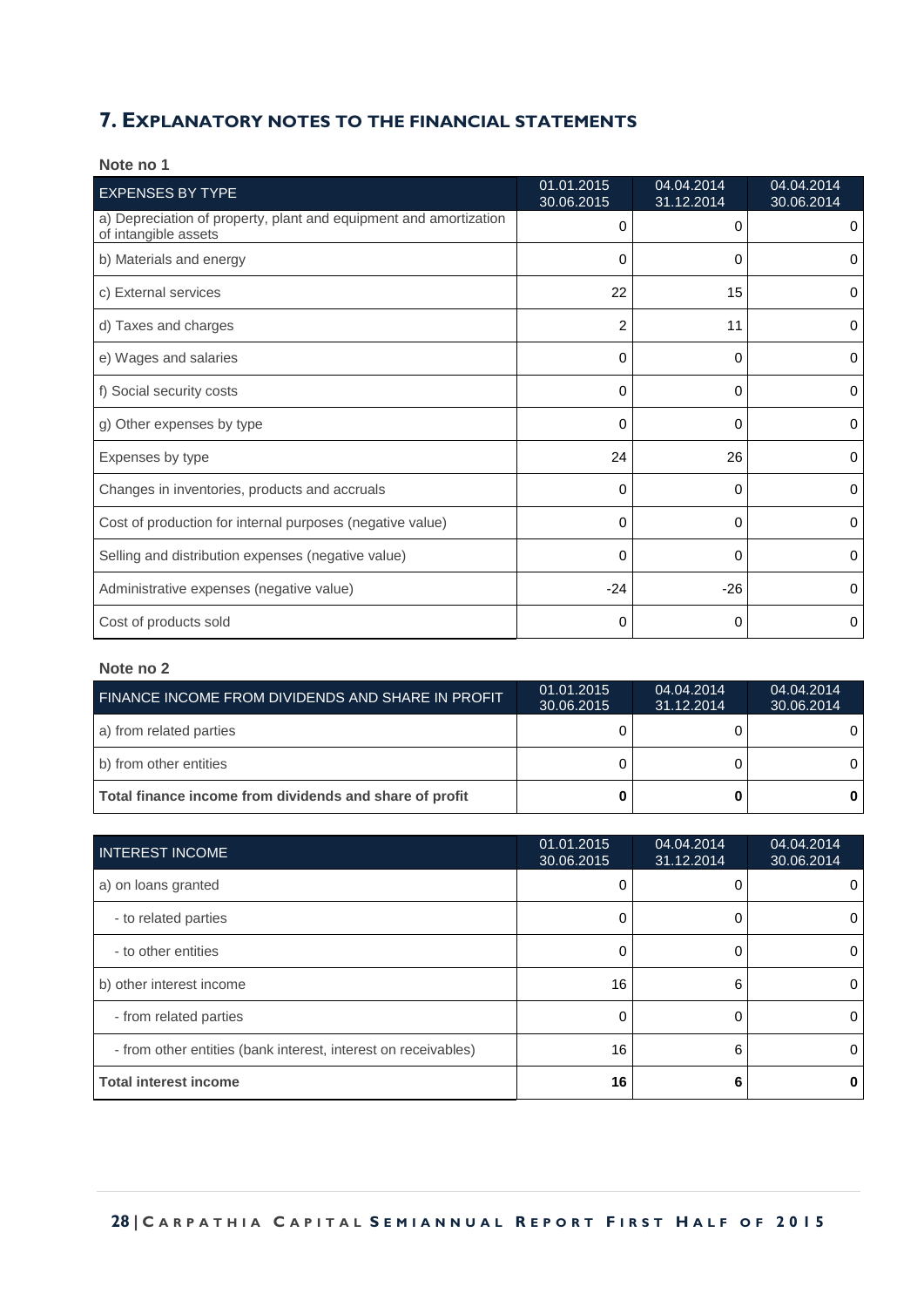| OTHER INVESTMENT INCOME              | 01.01.2015<br>30.06.2015 | 04.04.2014<br>31.12.2014 | 04.04.2014<br>30.06.2014 |
|--------------------------------------|--------------------------|--------------------------|--------------------------|
| a) Foreign exchange gains            | 0                        | 0                        | 0                        |
| - realized                           | 0                        | 0                        | 0                        |
| - unrealized                         | $\Omega$                 | 0                        | $\Omega$                 |
| b) reversed provisions               | 0                        | 0                        | 0                        |
| c) other, including:                 | 26                       | 0                        | 0                        |
| - gain on disposal of investments    | 26                       | 0                        | 0                        |
| - revaluation of investments         | $\Omega$                 | 0                        | $\Omega$                 |
| - other                              | 0                        | 0                        | $\Omega$                 |
| <b>Total other investment income</b> | 26                       | 0                        | 0                        |

| <b>LOSS ON INVESTMENTS</b> | 01.01.2015<br>30.06.2015 | 04.04.2014<br>31.12.2014 | 04.04.2014<br>30.06.2014 |
|----------------------------|--------------------------|--------------------------|--------------------------|
| Revaluation of investments |                          |                          | 0                        |
| Total loss on investments  | 11                       |                          |                          |

| <b>CURRENT INCOME TAX</b>                                                         | 01.01.2015<br>30.06.2015 | 04.04.2014<br>31.12.2014 | 04.04.2014<br>30.06.2014 |
|-----------------------------------------------------------------------------------|--------------------------|--------------------------|--------------------------|
| 1. Profit before tax                                                              | 7                        | $-20$                    | 0                        |
| 2. Differences between profit (loss) before tax and income tax<br>base (by title) | 8                        | 3                        | 0                        |
| - expenses that are not deductible                                                | 0                        | 3                        | 0                        |
| - statistical revenues                                                            | 0                        | 0                        | 0                        |
| - revenues that do not constitute income tax revenues                             | 0                        | 0                        | 0                        |
| - statistical costs                                                               | $-3$                     | 0                        | 0                        |
| - revaluation of investments                                                      | 11                       | 0                        | 0                        |
| 3. Deducted losses from previous years                                            | 0                        | 0                        | 0                        |
| 4. Income tax base                                                                | 15                       | $-17$                    | 0                        |
| 5. Income tax at the 19% rate                                                     | $\Omega$                 | 0                        | 0                        |
| 6. Tax increases, omissions, exemptions, deductions and<br>reductions             | 0                        | 0                        | 0                        |
| 7. Income tax expense reported in the tax return for the period,<br>including:    | 0                        | 0                        | 0                        |
| - reported in the income statement, including:                                    | 0                        | 0                        | 0                        |
| - flat-rate tax paid on dividends received                                        | 0                        | 0                        | 0                        |
| - relating to items that decreased or increased equity                            | 0                        | $\Omega$                 | 0                        |
| - relating to items that decreased or increased goodwill or<br>negative goodwill  | 0                        | 0                        | 0                        |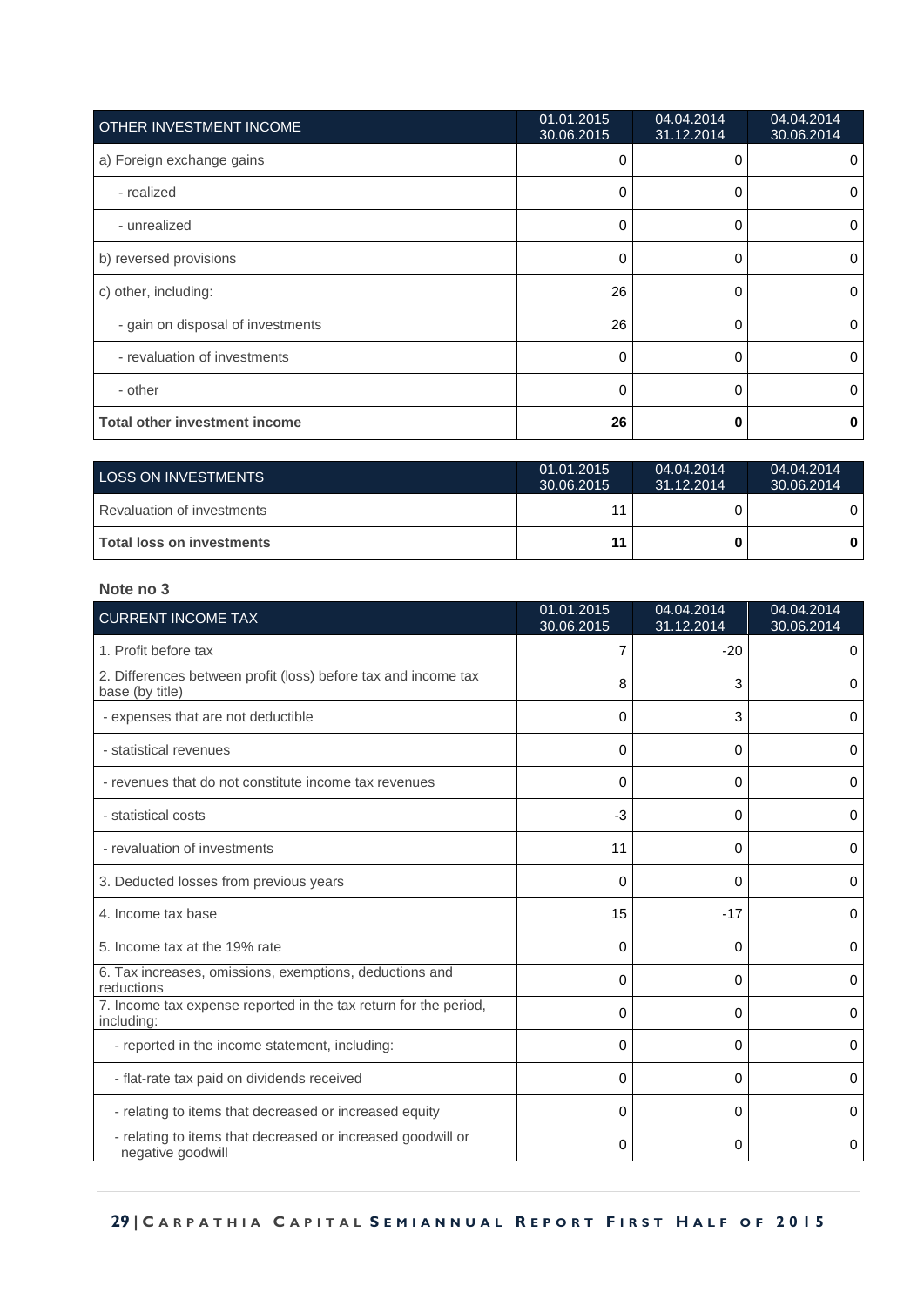| <b>CURRENT RECEIVABLES</b>                                                                | 30.06.2015 | 31.12.2014 | 30.06.2014  |
|-------------------------------------------------------------------------------------------|------------|------------|-------------|
| a) from related parties                                                                   | 0          | 0          | $\mathbf 0$ |
| - trade receivables, with a repayment period:                                             | 0          | 0          | 0           |
| - up to 12 months                                                                         | 0          | 0          | $\mathbf 0$ |
| - over 12 months                                                                          | 0          | 0          | $\mathbf 0$ |
| - other                                                                                   | 0          | 0          | $\mathbf 0$ |
| - under litigation                                                                        | 0          | $\Omega$   | $\mathbf 0$ |
| b) from other entities                                                                    | 120        | 186        | 0           |
| - trade receivables, with a repayment period:                                             | 0          | 0          | 0           |
| - up to 12 months                                                                         | 0          | $\Omega$   | $\mathbf 0$ |
| - over 12 months                                                                          | 0          | $\Omega$   | $\mathbf 0$ |
| - related to taxes, subsidies, customs, social and health<br>insurance and other benefits | 45         | 19         | 0           |
| - other                                                                                   | 75         | 167        | 0           |
| - including: from the sale of financial assets                                            | 0          | 0          | $\mathbf 0$ |
| - under litigation                                                                        | 0          | 0          | 0           |
| Total net current receivables                                                             | 0          | $\Omega$   | $\Omega$    |
| c) impairment of receivables                                                              | 0          | $\Omega$   | $\mathbf 0$ |
| <b>Total gross current receivables</b>                                                    | 120        | 186        | $\bf{0}$    |

| <b>GROSS CURRENT RECEIVABLES (CURRENCY STRUCTURE)</b>        | 30.06.2015 | 31.12.2014 | 30.06.2014 |
|--------------------------------------------------------------|------------|------------|------------|
| a) in polish currency                                        | 120        | 186        |            |
| b) in foreign currencies (by currency and translated to PLN) |            |            |            |
| Total gross current receivables                              | 120        | 186        |            |

| <b>CURRENT FINANCIAL ASSETS</b>                                                                                                 | 30.06.2015 | 31.12.2014 | 30.06.2014 |
|---------------------------------------------------------------------------------------------------------------------------------|------------|------------|------------|
| a) in subsidiaries                                                                                                              |            |            | 0          |
| - assets held for trading                                                                                                       |            |            | O          |
| - assets designated by the entity upon initial recognition as<br>financial assets measured at fair value through profit or loss |            |            | 0          |
| - debt securities                                                                                                               |            |            | 0          |
| - financial assets held to maturity                                                                                             |            |            |            |
| - loans granted                                                                                                                 |            |            | 0          |
| - financial assets available for sale                                                                                           |            |            | 0          |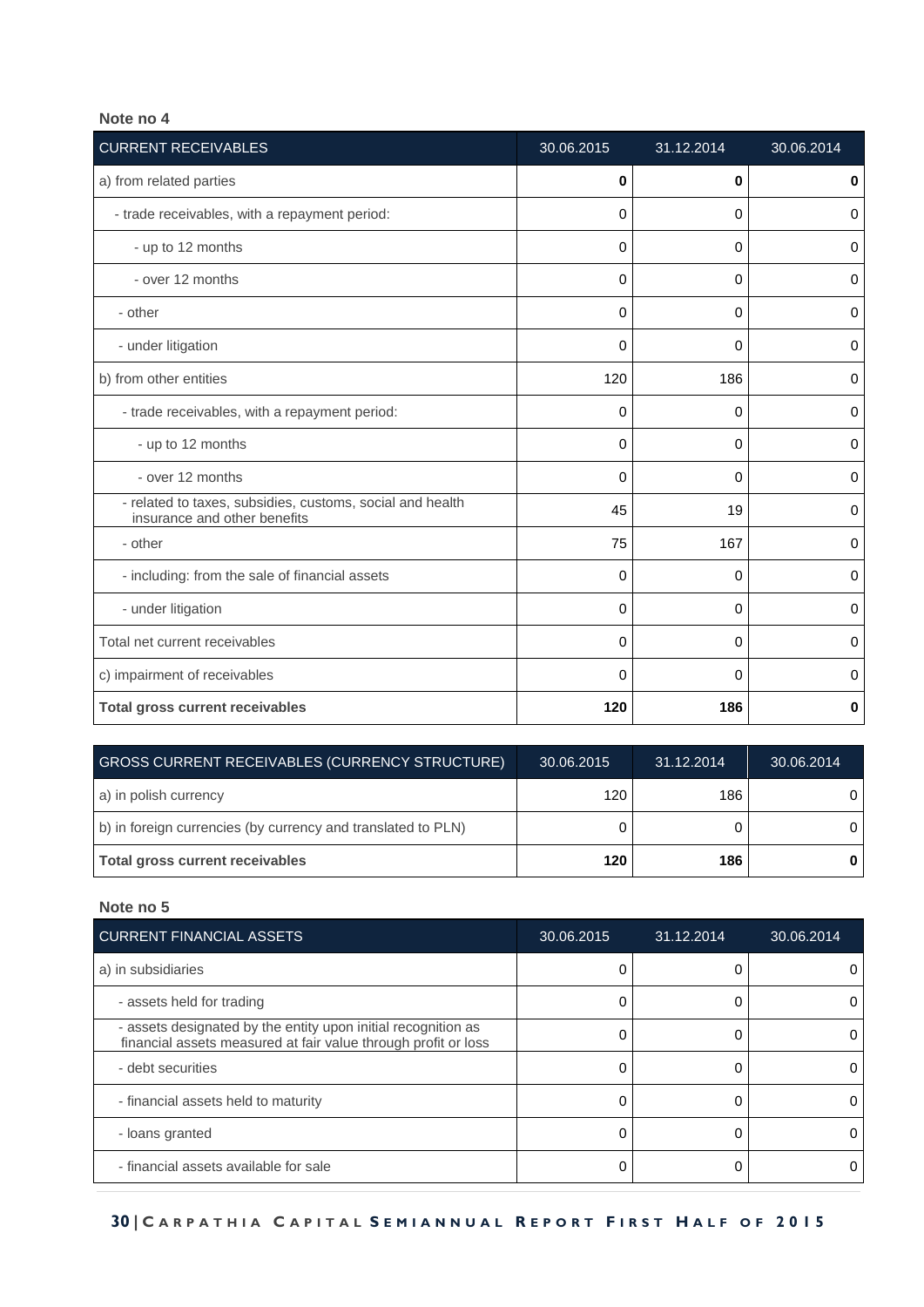| b) in jointly controlled entities                                                                                               | 0       | 0 | 0 |
|---------------------------------------------------------------------------------------------------------------------------------|---------|---|---|
| - assets held for trading                                                                                                       | 0       | 0 | 0 |
| - assets designated by the entity upon initial recognition as                                                                   |         |   |   |
| financial assets measured at fair value through profit or loss                                                                  | 0       | 0 | 0 |
| - debt securities                                                                                                               | 0       | 0 | 0 |
| - financial assets held to maturity                                                                                             | 0       | 0 | 0 |
| - loans granted                                                                                                                 | 0       | 0 | 0 |
| - financial assets available for sale                                                                                           | 0       | 0 | 0 |
| c) in associates                                                                                                                | 0       | 0 | 0 |
| - assets held for trading                                                                                                       | 0       | 0 | 0 |
| - assets designated by the entity upon initial recognition as<br>financial assets measured at fair value through profit or loss | 0       | 0 | 0 |
| - debt securities                                                                                                               | 0       | 0 | 0 |
| - financial assets held to maturity                                                                                             | 0       | 0 | 0 |
| - loans granted                                                                                                                 | 0       | 0 | 0 |
| - financial assets available for sale                                                                                           | 0       | 0 | 0 |
| d) in significant investor                                                                                                      | 0       | 0 | 0 |
| - assets held for trading                                                                                                       | 0       | 0 | 0 |
| - assets designated by the entity upon initial recognition as<br>financial assets measured at fair value through profit or loss | 0       | 0 | 0 |
| - debt securities                                                                                                               | 0       | 0 | 0 |
| - financial assets held to maturity                                                                                             | 0       | 0 | 0 |
| - loans granted                                                                                                                 | 0       | 0 | 0 |
| - financial assets available for sale                                                                                           | 0       | 0 | 0 |
| e) in the parent company                                                                                                        | 0       | 0 | 0 |
| - assets held for trading                                                                                                       | 0       | 0 | 0 |
| - assets designated by the entity upon initial recognition as<br>financial assets measured at fair value through profit or loss | 0       | 0 | 0 |
| - debt securities                                                                                                               | 0       | 0 | 0 |
| - financial assets held to maturity                                                                                             | 0       | 0 | 0 |
| - loans granted                                                                                                                 | 0       | 0 | 0 |
| - financial assets available for sale                                                                                           | 0       | 0 | 0 |
| f) in other entities                                                                                                            | 1 1 3 1 | 0 | 0 |
| - assets held for trading                                                                                                       | 1 1 3 1 | 0 | 0 |
| - assets classified by the entity upon initial recognition as<br>financial assets measured at fair value through profit or loss | 0       | 0 | 0 |
| - debt securities                                                                                                               | 0       | 0 | 0 |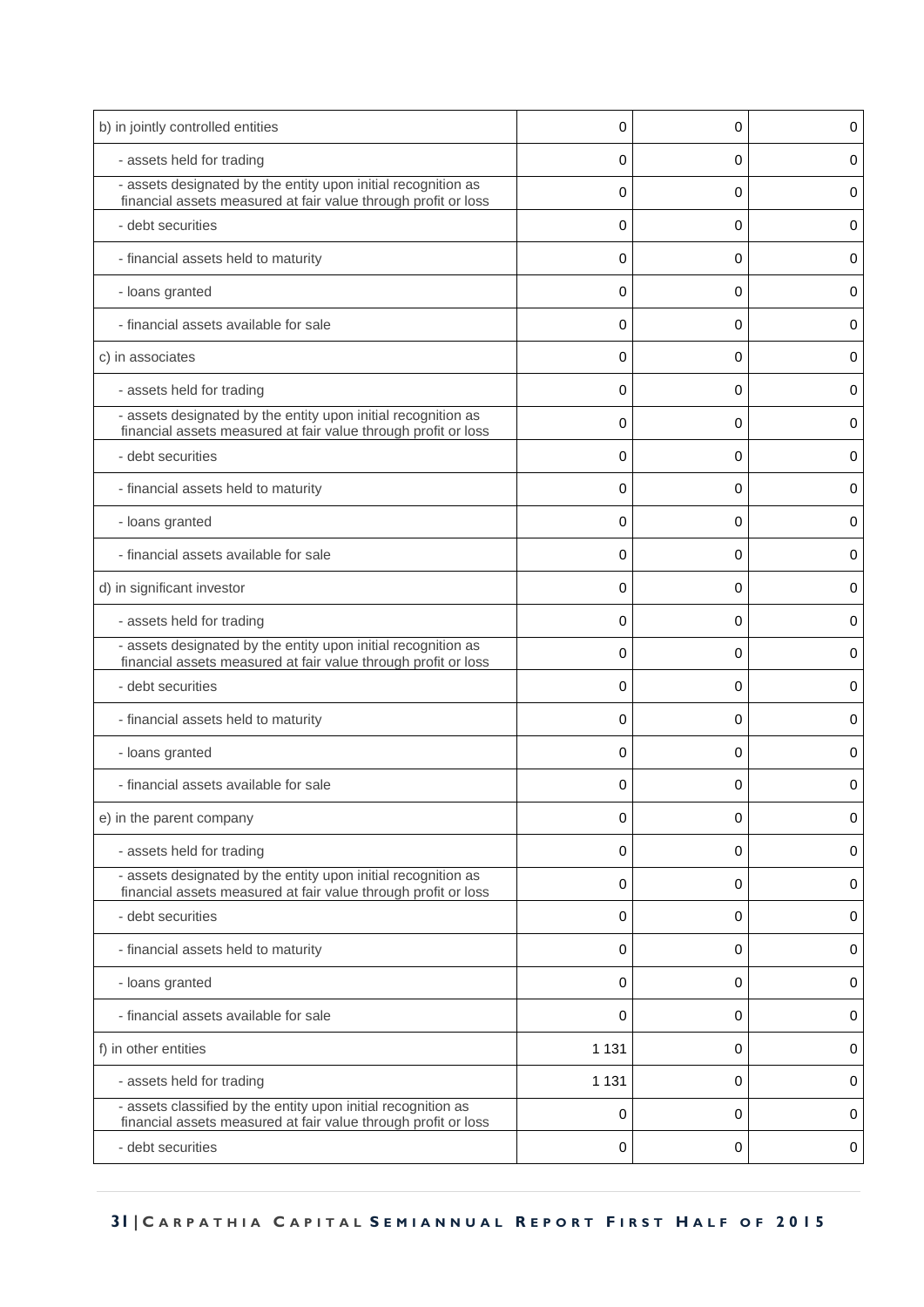| - financial assets held to maturity   |      | 0       |     |
|---------------------------------------|------|---------|-----|
| - loans granted                       |      | 0       |     |
| - financial assets available for sale |      |         | O   |
| g) cash and other monetary assets     | 7645 | 4 0 7 1 | 500 |
| - cash in hand and at bank            | 7645 | 4 0 7 1 | 500 |
| - other cash equivalents              |      |         | 0   |
| - other monetary assets               |      |         |     |
| <b>Total current financial assets</b> | 8776 | 4 0 7 1 | 500 |

| CURRENT FINANCIAL ASSETS (BY MARKETABILITY)                                | 30.06.2015  | 31.12.2014  | 30.06.2014 |
|----------------------------------------------------------------------------|-------------|-------------|------------|
| A. With unlimited marketability, exchange listed (carrying value)          | 1 1 3 1     | 0           | $\pmb{0}$  |
| a) shares (carrying value):                                                | 426         | 0           | $\pmb{0}$  |
| - fair value                                                               | 426         | 0           | 0          |
| - market value                                                             | 426         | 0           | 0          |
| - value at acquisition price                                               | 426         | 0           | 0          |
| b) bonds (carrying value):                                                 | 0           | 0           | 0          |
| - fair value                                                               | 0           | $\mathbf 0$ | 0          |
| - market value                                                             | 0           | 0           | 0          |
| - value at acquisition price                                               | $\mathbf 0$ | 0           | 0          |
| c) other - by type (carrying value):                                       | $\Omega$    | 0           | 0          |
| c1) Short term WIG futures                                                 | 705         | 0           | $\pmb{0}$  |
| - fair value                                                               | 705         | 0           | 0          |
| - market value                                                             | 705         | 0           | $\pmb{0}$  |
| - value at acquisition price                                               | 705         | 0           | 0          |
| B. With unlimited marketability, listed on OTC markets (carrying<br>value) | 0           | 0           | 0          |
| a) shares (carrying value):                                                | 0           | 0           | $\pmb{0}$  |
| - fair value                                                               | 0           | 0           | 0          |
| - market value                                                             | $\pmb{0}$   | 0           | $\pmb{0}$  |
| - value at acquisition price                                               | 0           | 0           | 0          |
| b) bonds (carrying value):                                                 | $\mathbf 0$ | 0           | $\pmb{0}$  |
| - fair value                                                               | 0           | 0           | 0          |
| - market value                                                             | 0           | 0           | 0          |
| - value at acquisition price                                               | 0           | 0           | 0          |

 **32 | C A R P A T H I A C A P I T A L S E M I A N N U A L R E P O R T F I R S T H A L F O F 2 0 1 5**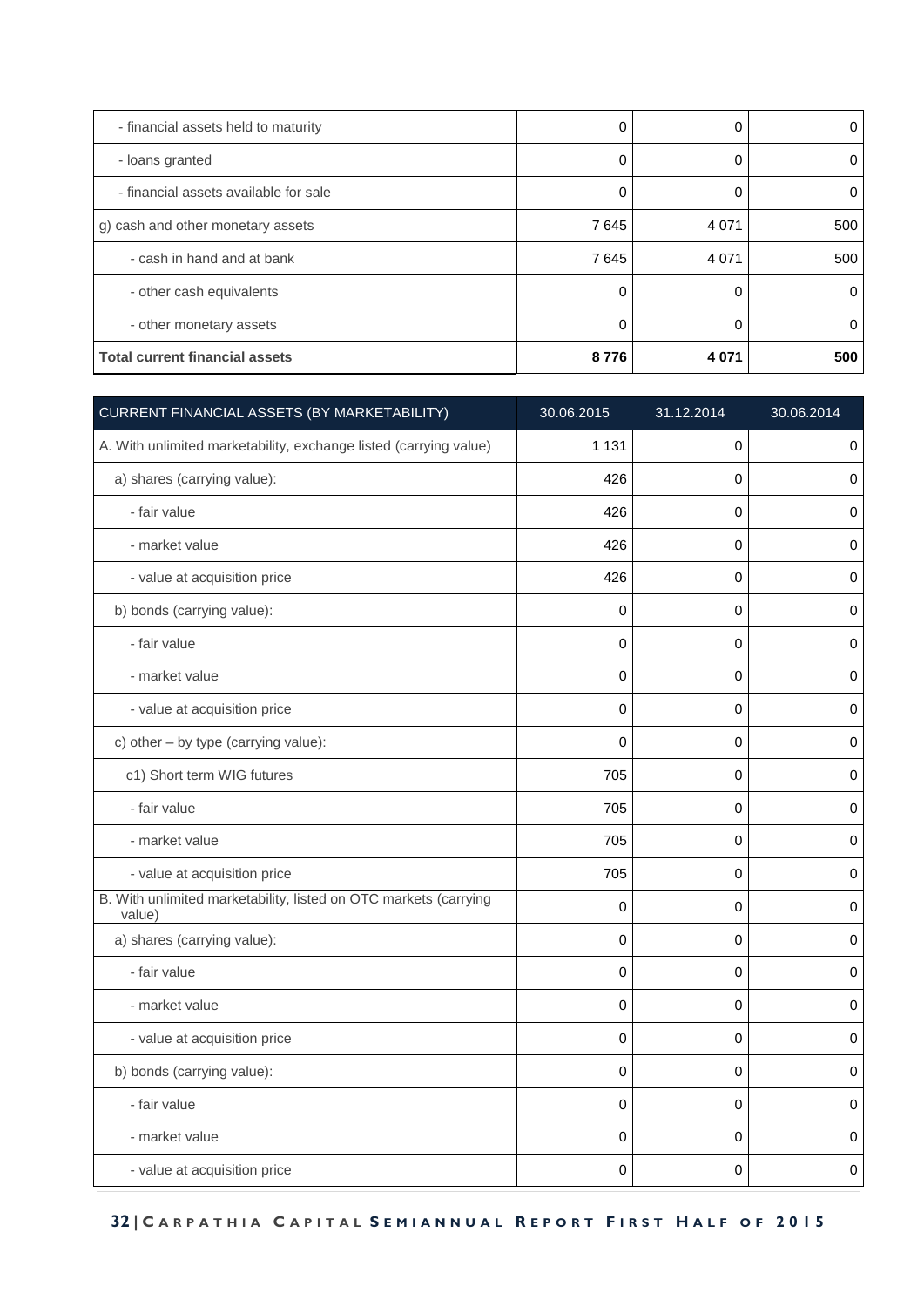| c) other - by type (carrying value):                                                  | 0           | 0       | $\pmb{0}$   |
|---------------------------------------------------------------------------------------|-------------|---------|-------------|
| c1)                                                                                   | 0           | 0       | 0           |
| - fair value                                                                          | 0           | 0       | $\pmb{0}$   |
| - market value                                                                        | 0           | 0       | 0           |
| - value at acquisition price                                                          | $\mathbf 0$ | 0       | $\mathbf 0$ |
| C. With unlimited marketability, not listed on a regulated market<br>(carrying value) | 0           | 0       | 0           |
| a) shares (carrying value):                                                           | 0           | 0       | 0           |
| - fair value                                                                          | 0           | 0       | $\pmb{0}$   |
| - market value                                                                        | $\mathbf 0$ | 0       | $\mathbf 0$ |
| - value at acquisition price                                                          | 0           | 0       | $\pmb{0}$   |
| b) bonds (carrying value):                                                            | 0           | 0       | 0           |
| - fair value                                                                          | 0           | 0       | $\pmb{0}$   |
| - market value                                                                        | 0           | 0       | 0           |
| - value at acquisition price                                                          | 0           | 0       | $\pmb{0}$   |
| c) loans granted:                                                                     | 0           | 0       | 0           |
| - fair value (with interest)                                                          | 0           | 0       | $\pmb{0}$   |
| - value at acquisition price                                                          | 0           | 0       | 0           |
| d) cash in hand and at bank:                                                          | 7645        | 4 0 7 1 | 500         |
| - fair value                                                                          | 7645        | 4 0 7 1 | 500         |
| - market value                                                                        | 7645        | 4 0 7 1 | 500         |
| - value at acquisition price                                                          | 7645        | 4 0 7 1 | 500         |
| D. With limited marketability (carrying value)                                        | 0           | 0       | $\pmb{0}$   |
| a) shares (carrying value):                                                           | 0           | 0       | $\mathbf 0$ |
| - fair value                                                                          | 0           | 0       | 0           |
| - market value                                                                        | 0           | 0       | $\pmb{0}$   |
| - value at acquisition price                                                          | 0           | 0       | 0           |
| b) bonds (carrying value):                                                            | 0           | 0       | $\pmb{0}$   |
| - fair value                                                                          | 0           | 0       | 0           |
| - market value                                                                        | $\pmb{0}$   | 0       | $\pmb{0}$   |
| - value at acquisition price                                                          | 0           | 0       | 0           |
| c) other - by type (carrying value):                                                  | 0           | 0       | $\pmb{0}$   |
| c1)                                                                                   | 0           | 0       | $\,0\,$     |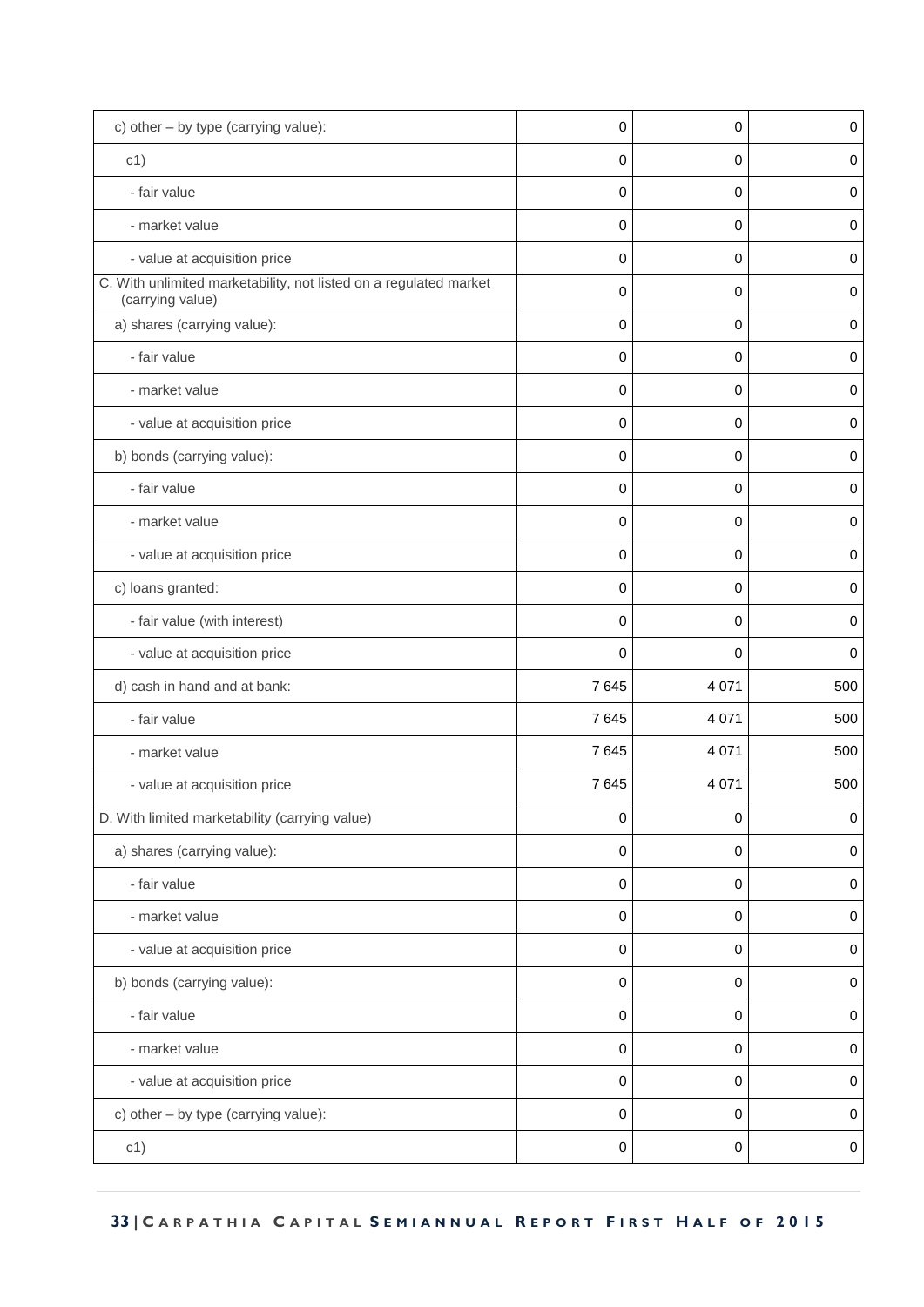| - fair value                     |         | 0       | 0   |
|----------------------------------|---------|---------|-----|
| - market value                   |         | 0       |     |
| - value at acquisition price     |         | 0       |     |
| Total value at acquisition price | 8776    | 4 0 7 1 | 500 |
| Total value opening balance      | 4 0 7 1 | 0       | 0   |
| Total revaluation gains/losses   |         | 0       | 0   |
| <b>Total carrying value</b>      | 8776    | 4 0 7 1 | 500 |

| CASH AND OTHER MONETARY ASSETS (CURRENCY<br><b>STRUCTURE)</b> | 30.06.2015 | 31.12.2014 | 30.06.2014 |
|---------------------------------------------------------------|------------|------------|------------|
| a) in polish currency                                         | 7 309      | 4 0 7 1    | 500        |
| b) in foreign currencies (by currency and translated to PLN)  | 336        |            |            |
| Other foreign currencies in PLN ths                           | 336        |            |            |
| Total cash and other monetary assets                          | 7645       | 4 0 7 1    | 500        |

| OTHER SHORT TERM INVESTMENTS (BY TYPE)    | 30.06.2015 | $-31.12.2014$ | 30.06.2014 |
|-------------------------------------------|------------|---------------|------------|
| <b>Total other short term investments</b> |            |               |            |

| <b>PREPAID EXPENSES</b>               | 30.06.2015 | 31.12.2014 | 30.06.2014 |
|---------------------------------------|------------|------------|------------|
| a) prepaid expenses, including:       | 25         |            |            |
| - fee for the use of "e-misja" system | 25         |            |            |
| Other prepaid expenses                |            |            |            |
| Total cash and other monetary assets  | 25         |            |            |

|                                                |                              |                       | SHARE CAPITAL (STRUCTURE) as at 30.06.2015 |                     |                               |                                               |                         |                                 |
|------------------------------------------------|------------------------------|-----------------------|--------------------------------------------|---------------------|-------------------------------|-----------------------------------------------|-------------------------|---------------------------------|
| Share<br>series                                | Share type                   | Type of<br>preference | <b>Restrictions</b><br>on shares           | Number of<br>shares | Series/issue<br>nominal value | Coverage<br>of capital<br>(payment<br>manner) | Date of<br>registration | Right to<br>dividend<br>(since) |
| A                                              | registered                   | 2 voices per<br>share | none                                       | 1 000 000           | PLN 500 000                   | cash                                          | 26-06-2014              | 26-06-2014                      |
| B                                              | bearer                       | none                  | none                                       | 1 003 666           | PLN 501 833                   | cash                                          | 29-01-2015              | 01-01-2015                      |
| <b>B2</b>                                      | bearer                       | none                  | none                                       | 275 000             | PLN 137 500                   | cash                                          | 14-05-2015              | 01-01-2015                      |
| C                                              | bearer                       | none                  | none                                       | 795 991             | PLN 397 996                   | cash                                          | 14-05-2015              | 01-01-2015                      |
|                                                | <b>Total numer of shares</b> |                       |                                            | 3 074 657           |                               |                                               |                         |                                 |
| PLN 1 537 328.50<br><b>Total share capital</b> |                              |                       |                                            |                     |                               |                                               |                         |                                 |
| Share nominal value = $PLN$ 0,50               |                              |                       |                                            |                     |                               |                                               |                         |                                 |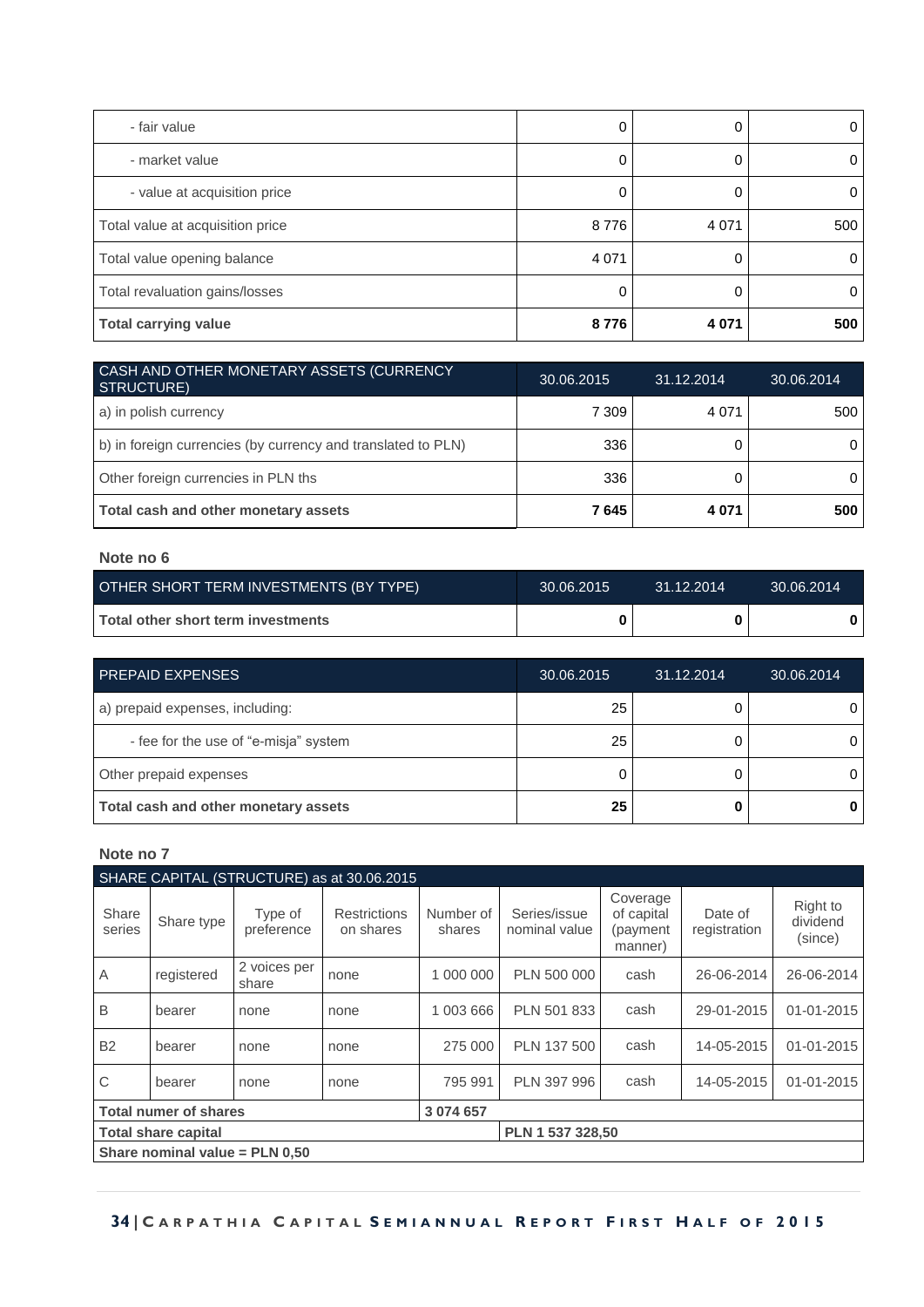| OWNERSHIP STRUCTURE OF SHARE CAPITAL AT<br>SIGNING OF FINANCIAL STATEMENT | No of shares | Share of<br>equity | Share of<br>voting rights | Equity<br>(ths of<br>PLN) |
|---------------------------------------------------------------------------|--------------|--------------------|---------------------------|---------------------------|
| INC S.A.                                                                  | 1 000 000    | 26.41%             | 41.79%                    | 500                       |
| Other shareholders                                                        | 2 786 096    | 73.59%             | 58.21%                    | 393                       |
| <b>Total</b>                                                              | 3786096      | 100.000%           | 100,000%                  | 893                       |

| SUPPLEMENTARY CAPITAL                                                                                                  | 30.06.2015 | 31.12.2014 | 30.06.2014 |
|------------------------------------------------------------------------------------------------------------------------|------------|------------|------------|
| a) from the sale of shares above their nominal value net of issue<br>costs and covering the losses from previous years | 4 5 9 3    |            |            |
| b) statutory reserve                                                                                                   |            |            | 0          |
| c) created in accordance with the statute / agreement exceeding<br>the (minimal) statutory reserve value               |            |            |            |
| d) from additional payments from shareholders / partners                                                               |            |            | 0          |
| e) other (by type)                                                                                                     |            |            | 0          |
| - value of the series A share issue before the registration of the<br>capital increase                                 |            |            |            |
| <b>Total reserve capital</b>                                                                                           | 4593       |            |            |

#### **Note no 9**

| <b>RESERVE CAPITAL</b>                                                          | 30.06.2015 | 31.12.2014 | 30.06.2014 |
|---------------------------------------------------------------------------------|------------|------------|------------|
| a) statutory reserve                                                            |            |            |            |
| b) created in accordance with the statute / agreement                           |            |            |            |
| c) other (by type)                                                              | 2096       | 3757       |            |
| - value of the shares issued before the registration of the capital<br>increase | 2096       | 3757       |            |
| <b>Total reserve capital</b>                                                    | 2096       | 3757       |            |

| <b>CURRENT LIABILITIES</b>              | 30.06.2015 | 31.12.2014 | 30.06.2014 |
|-----------------------------------------|------------|------------|------------|
| a) to subsidiaries                      | 0          | 0          | $\Omega$   |
| b) to jointly controlled entities       | O          | 0          | 0          |
| c) to associates                        | $\Omega$   | 0          | $\left($   |
| d) to significant investor              | $\Omega$   | 0          | $\Omega$   |
| e) to parent company                    | O          | O          | 0          |
| f) to other entities                    | 709        | 17         | 0          |
| - loans and borrowings, including:      | $\Omega$   | 0          | $\Omega$   |
| - long-term during the repayment period | $\Omega$   | ∩          |            |
| - related to issue of debt securities   | 0          | 0          | 0          |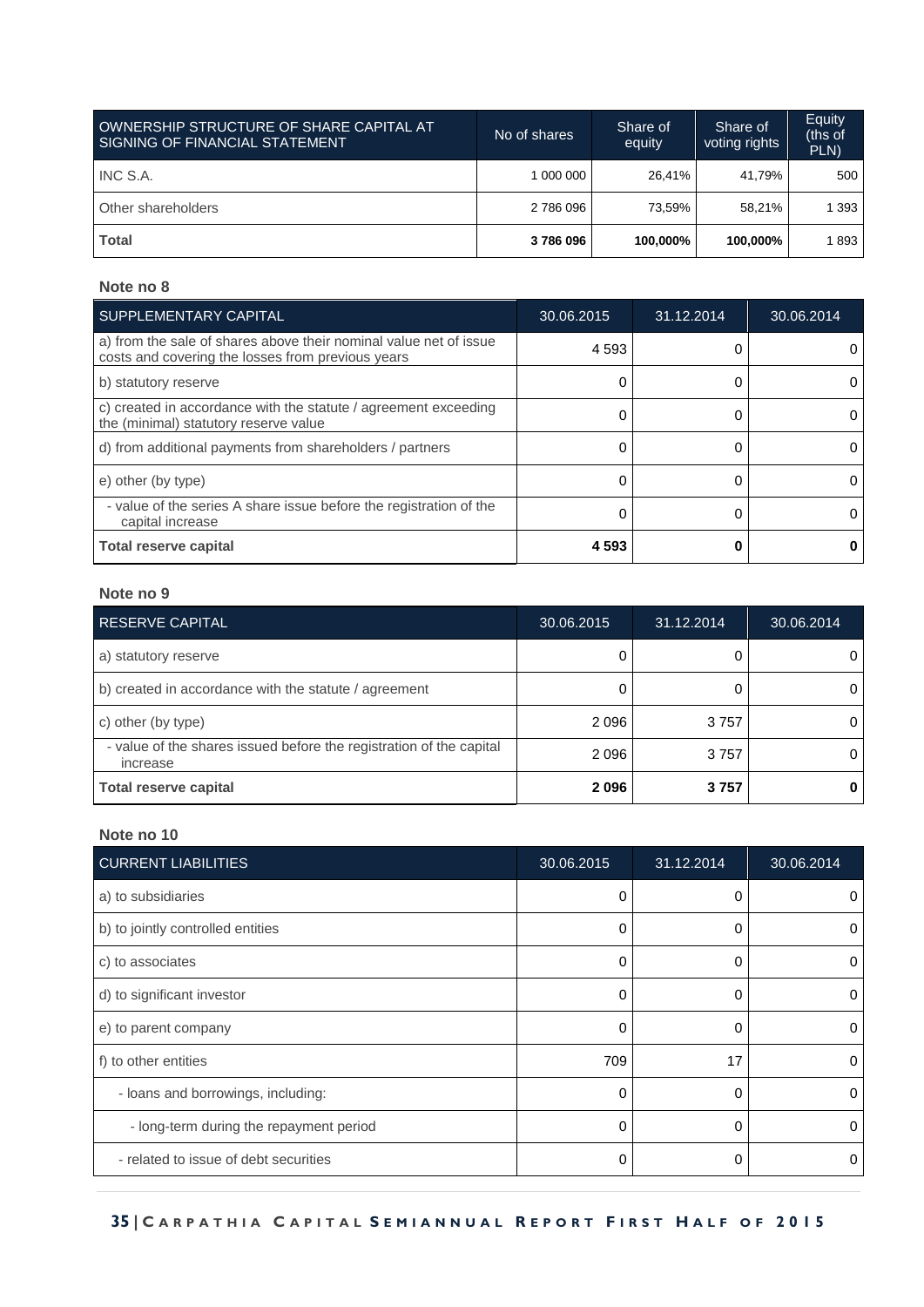| - related to dividends                                    | 0        | 0        | 0        |
|-----------------------------------------------------------|----------|----------|----------|
| - other financial liabilities, including:                 | 0        | 0        | 0        |
| - trade payables, with a repayment period:                | 3        | 17       | 0        |
| - up to 12 months                                         | 3        | 17       | 0        |
| - over 12 months                                          | $\Omega$ | 0        | 0        |
| - advances received for deliveries                        | 0        | 0        | $\Omega$ |
| - related to promissory notes                             | 0        | 0        | 0        |
| - related to taxes, customs, insurance and other benefits | 1        | 0        | 0        |
| - related to wages and salaries                           | 0        | 0        | 0        |
| - other (by type)                                         | 705      | 0        | 0        |
| - including: commitment to acquire financial assets       | 705      | 0        | $\Omega$ |
| - including: liabilities under finance leases             | $\Omega$ | $\Omega$ | 0        |
| - including: advances on subsidies                        | 0        | 0        | 0        |
| - including: insurance liabilities                        | 0        | 0        | 0        |
| g) special funds (by title)                               | $\Omega$ | 0        | 0        |
| - social benefits fund                                    | 0        | 0        | 0        |
| <b>Total current liabilities</b>                          | 709      | 17       | 0        |

| <b>CURRENT LIABILITIES (CURRENCY STRUCTURE)</b>              | 30.06.2015 | 31.12.2014 | 30.06.2014 |
|--------------------------------------------------------------|------------|------------|------------|
| a) in polish currency                                        | 709        | 17         |            |
| b) in foreign currencies (by currency and translated to PLN) |            |            |            |
| l Total current liabilities                                  | 709        | 17         |            |

| OTHER PREPAYMENTS AND ACCRUALS       | 30.06.2015 | 31.12.2014 | 30.06.2014 |
|--------------------------------------|------------|------------|------------|
| a) accrued expenses                  |            | 3          | O          |
| - non-current (by title)             |            |            | O          |
| - current (by title)                 |            | ◠          | 0          |
| - provision for costs                |            |            | O          |
| Total other prepayments and accruals |            |            |            |